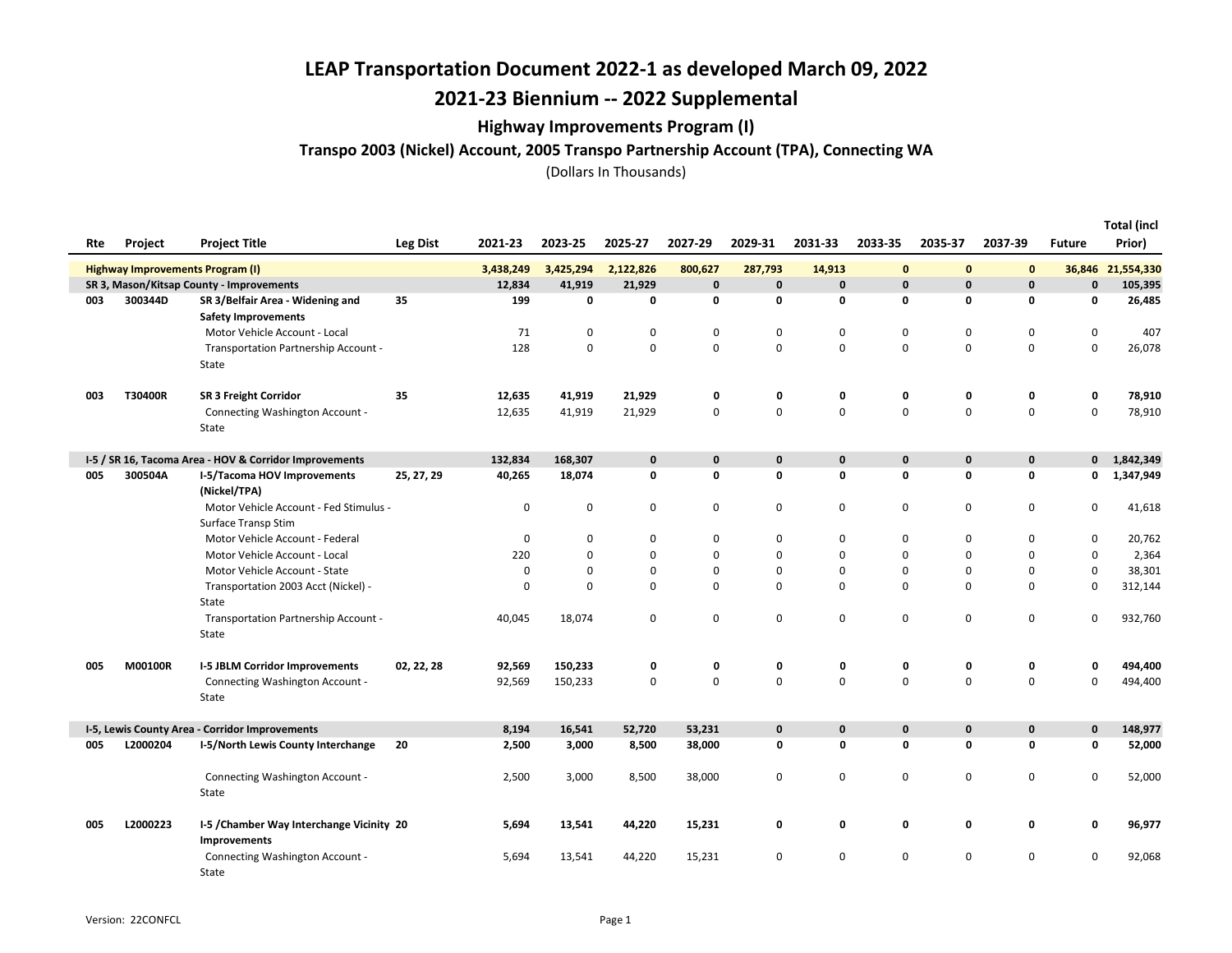# 2021-23 Biennium -- 2022 Supplemental

### Highway Improvements Program (I)

Transpo 2003 (Nickel) Account, 2005 Transpo Partnership Account (TPA), Connecting WA

|     |                      |                                                                                     |                            |        |              |             |             |             |              |             |             |             |               | <b>Total (incl</b> |
|-----|----------------------|-------------------------------------------------------------------------------------|----------------------------|--------|--------------|-------------|-------------|-------------|--------------|-------------|-------------|-------------|---------------|--------------------|
| Rte | Project              | <b>Project Title</b>                                                                | <b>Leg Dist</b><br>2021-23 |        | 2023-25      | 2025-27     | 2027-29     | 2029-31     | 2031-33      | 2033-35     | 2035-37     | 2037-39     | <b>Future</b> | Prior)             |
|     |                      | Motor Vehicle Account - Federal                                                     |                            | 0      | 0            | 0           | $\mathbf 0$ | 0           | 0            | 0           | 0           | 0           | 0             | 4,817              |
|     |                      | Motor Vehicle Account - State                                                       |                            | 0      | $\mathbf 0$  | $\mathbf 0$ | $\mathsf 0$ | 0           | $\mathbf 0$  | $\mathbf 0$ | $\mathbf 0$ | $\mathsf 0$ | $\mathbf 0$   | 92                 |
|     | I-5, Olympia Freeway |                                                                                     |                            | 250    | $\mathbf{0}$ | $\mathbf 0$ | $\mathbf 0$ | $\mathbf 0$ | $\mathbf{0}$ | $\mathbf 0$ | $\mathbf 0$ | $\mathbf 0$ | 26,392        | 72,268             |
| 005 | L1100110             | I-5/Marvin Road/SR 510 Interchange 22                                               |                            | 250    | 0            | 0           | 0           | 0           | 0            | 0           | 0           | $\mathbf 0$ | 26,392        | 72,268             |
|     |                      | Connecting Washington Account -<br>State                                            |                            | 235    | 0            | 0           | 0           | 0           | 0            | 0           | 0           | 0           | 26,392        | 71,999             |
|     |                      | Motor Vehicle Account - Local                                                       |                            | 15     | 0            | 0           | $\mathsf 0$ | 0           | $\mathbf 0$  | $\mathbf 0$ | $\mathsf 0$ | $\mathbf 0$ | 0             | 269                |
|     |                      | I-5, Puget Sound Area - Improvements                                                |                            | 62,609 | 120,690      | 48,000      | 13,000      | 26,000      | $\mathbf 0$  | $\mathbf 0$ | $\mathbf 0$ | 0           | $\mathbf 0$   | 303,089            |
| 005 | L2000139             | I-5/156th NE Interchange in Marysville 38                                           |                            | 0      | 0            | 3,000       | 13,000      | 26,000      | 0            | 0           | $\mathbf 0$ | 0           | 0             | 42,000             |
|     |                      | Connecting Washington Account -<br>State                                            |                            | 0      | 0            | 3,000       | 13,000      | 26,000      | 0            | $\mathbf 0$ | 0           | 0           | 0             | 42,000             |
| 005 | L2000160             | I-5/Ship Canal Noise Wall                                                           | 43                         | 3,384  | 0            | 0           | 0           | 0           | 0            | 0           | 0           | 0           | 0             | 3,500              |
|     |                      | Connecting Washington Account -<br>State                                            |                            | 3,384  | 0            | $\mathbf 0$ | $\mathsf 0$ | $\mathsf 0$ | 0            | $\mathbf 0$ | $\mathsf 0$ | $\mathbf 0$ | 0             | 3,500              |
| 005 | L2000229             | I-5/NB Marine View Dr to SR 529 -<br><b>Corridor &amp; Interchange Improvements</b> | 38                         | 44,604 | 60,611       | 0           | 0           | 0           | 0            | 0           | 0           | 0           | 0             | 122,860            |
|     |                      | Connecting Washington Account -<br>State                                            |                            | 32,346 | 34,090       | 0           | $\mathbf 0$ | 0           | 0            | 0           | $\mathsf 0$ | 0           | 0             | 84,006             |
|     |                      | Motor Vehicle Account - Local                                                       |                            | 1,487  | 6,713        | 0           | 0           | 0           | $\mathbf 0$  | 0           | $\mathbf 0$ | 0           | 0             | 8,275              |
|     |                      | Move Ahead WA Account - State                                                       |                            | 10,771 | $\mathbf 0$  | 0           | $\mathbf 0$ | 0           | 0            | 0           | 0           | 0           | 0             | 10,771             |
|     |                      | Move Ahead WA Account -<br>State/Federal                                            |                            | 0      | 19,808       | $\Omega$    | $\mathsf 0$ | 0           | $\Omega$     | $\Omega$    | $\mathbf 0$ | $\mathbf 0$ | 0             | 19,808             |
| 005 | T20400R              | I-5 Federal Way - Triangle Vicinity<br>Improvements                                 | 30                         | 10,000 | 30,000       | 45,000      | 0           | 0           | 0            | 0           | 0           | 0           | 0             | 85,000             |
|     |                      | Connecting Washington Account -<br>State                                            |                            | 10,000 | 30,000       | 45,000      | $\mathbf 0$ | 0           | $\mathbf 0$  | $\mathbf 0$ | $\mathsf 0$ | 0           | 0             | 85,000             |
| 005 | T20700SC             | I-5/116th Street NE, 88th Street NE,<br>and SR 528/Marine Drive Interchange         | 38                         | 4,621  | 30,079       | 0           | ŋ           | O           | U            | n           | 0           | O           |               | 49,729             |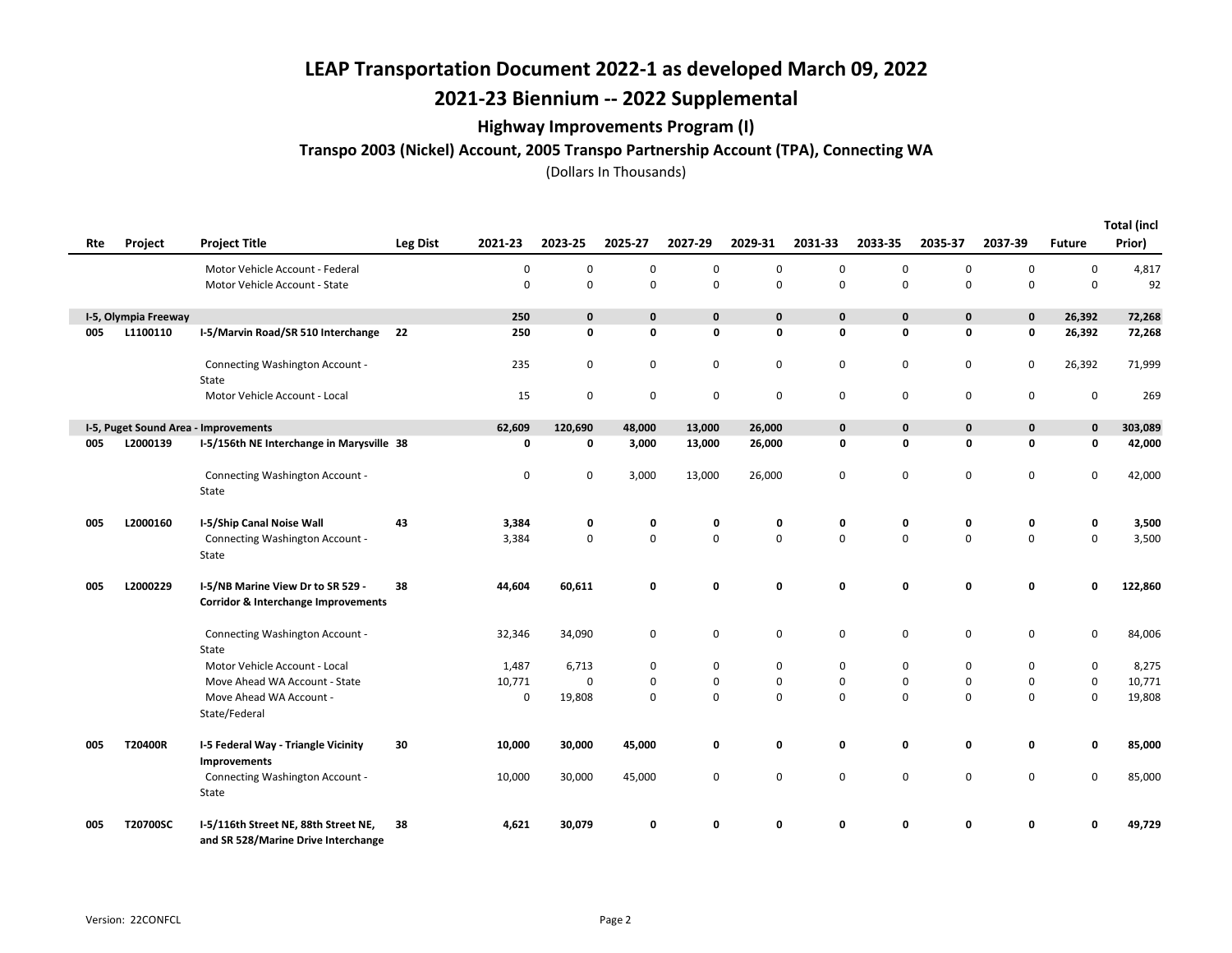## 2021-23 Biennium -- 2022 Supplemental

### Highway Improvements Program (I)

### Transpo 2003 (Nickel) Account, 2005 Transpo Partnership Account (TPA), Connecting WA

| Rte | Project  | <b>Project Title</b>                                     | <b>Leg Dist</b> | 2021-23     | 2023-25     | 2025-27      | 2027-29     | 2029-31      | 2031-33      | 2033-35      | 2035-37      | 2037-39      | <b>Future</b> | <b>Total (incl</b><br>Prior) |
|-----|----------|----------------------------------------------------------|-----------------|-------------|-------------|--------------|-------------|--------------|--------------|--------------|--------------|--------------|---------------|------------------------------|
|     |          | Connecting Washington Account -<br>State                 |                 | 4,621       | 30,079      | $\mathbf 0$  | $\mathsf 0$ | $\mathsf 0$  | $\mathbf 0$  | $\mathbf 0$  | $\mathbf 0$  | $\mathbf 0$  | 0             | 49,729                       |
|     |          | I-5, SW Washington - Corridor Improvements               |                 | $\mathbf 0$ | 10,400      | 74,800       | 12,500      | $\mathbf 0$  | $\mathbf{0}$ | $\mathbf{0}$ | $\mathbf 0$  | $\mathbf 0$  | $\mathbf 0$   | 97,700                       |
| 005 | L2000099 | I-5/Mill Plain Boulevard                                 | 49              | 0           | 10,400      | 74,800       | 12,500      | 0            | 0            | 0            | 0            | 0            | 0             | 97,700                       |
|     |          | Connecting Washington Account -<br>State                 |                 | 0           | 10,400      | 74,800       | 12,500      | 0            | $\mathbf 0$  | $\Omega$     | $\mathbf 0$  | $\mathbf 0$  | 0             | 97,700                       |
|     |          | I-5, Whatcom/Skagit County - Improvements                |                 | 12,058      | 13,520      | $\mathbf{0}$ | $\mathbf 0$ | $\mathbf{0}$ | $\mathbf{0}$ | $\mathbf{0}$ | $\mathbf{0}$ | $\mathbf{0}$ | 0             | 34,634                       |
| 005 | L1000099 | I-5/Slater Road Interchange -<br>Improvements            | 40, 42          | 6,313       | 13,520      | 0            | 0           | 0            | 0            | 0            | 0            | 0            | 0             | 20,969                       |
|     |          | Connecting Washington Account -<br>State                 |                 | 6,313       | 13,520      | 0            | 0           | 0            | 0            | 0            | 0            | 0            | 0             | 20,969                       |
| 005 | L2000119 | I-5/Northbound on-ramp at Bakerview 42                   |                 | 3,339       | 0           | 0            | 0           | 0            | 0            | 0            | 0            | 0            | 0             | 10,915                       |
|     |          | Connecting Washington Account -<br>State                 |                 | 2,339       | 0           | $\mathbf 0$  | $\mathsf 0$ | $\mathbf 0$  | $\mathbf 0$  | $\mathbf 0$  | $\pmb{0}$    | $\mathbf 0$  | 0             | 9,915                        |
|     |          | Motor Vehicle Account - Local                            |                 | 1,000       | 0           | 0            | 0           | 0            | 0            | 0            | $\pmb{0}$    | 0            | 0             | 1,000                        |
| 005 | L2000255 | SR 548 (Bell Road)/Peace Portal Drive 42<br>Intersection |                 | 2,406       | 0           | 0            | 0           | 0            | 0            | 0            | 0            | 0            | 0             | 2,750                        |
|     |          | Connecting Washington Account -<br>State                 |                 | $\mathbf 0$ | 0           | 0            | 0           | 0            | 0            | 0            | $\pmb{0}$    | 0            | 0             | 50                           |
|     |          | Motor Vehicle Account - State                            |                 | 2,406       | 0           | 0            | $\mathbf 0$ | 0            | 0            | 0            | 0            | 0            | 0             | 2,700                        |
|     |          | SR 9, Snohomish County - Corridor Improvements           |                 | 78,189      | 106,591     | 25,500       | $\pmb{0}$   | $\mathbf 0$  | $\mathbf{0}$ | $\mathbf{0}$ | $\mathbf 0$  | $\mathbf 0$  | 0             | 241,666                      |
| 009 | 100904B  | SR 9/176th Street SE to SR 96 -<br>Widening              | 01, 44          | 9,480       | 5,853       | 0            | 0           | 0            | 0            | 0            | 0            | 0            | 0             | 21,922                       |
|     |          | Motor Vehicle Account - Local                            |                 | 0           | $\mathbf 0$ | 0            | $\pmb{0}$   | 0            | 0            | 0            | 0            | $\mathbf 0$  | 0             | 123                          |
|     |          | Transportation Partnership Account -<br>State            |                 | 9,480       | 5,853       | 0            | $\mathsf 0$ | $\mathsf 0$  | $\mathbf 0$  | 0            | $\pmb{0}$    | 0            | 0             | 21,799                       |
| 009 | L1000240 | SR 9/South Lake Stevens Road<br>Roundabout               | 44              | 7,048       | 0           | 0            | 0           | 0            | 0            | 0            | 0            | 0            | 0             | 8,500                        |
|     |          | Motor Vehicle Account - Local                            |                 | 6,500       | 0           | 0            | $\mathbf 0$ | 0            | 0            | 0            | $\mathbf 0$  | 0            | 0             | 6,500                        |
|     |          | Transportation Partnership Account -<br>State            |                 | 548         | $\mathbf 0$ | $\Omega$     | $\mathbf 0$ | 0            | $\Omega$     | $\Omega$     | $\mathbf 0$  | $\mathbf 0$  | 0             | 2,000                        |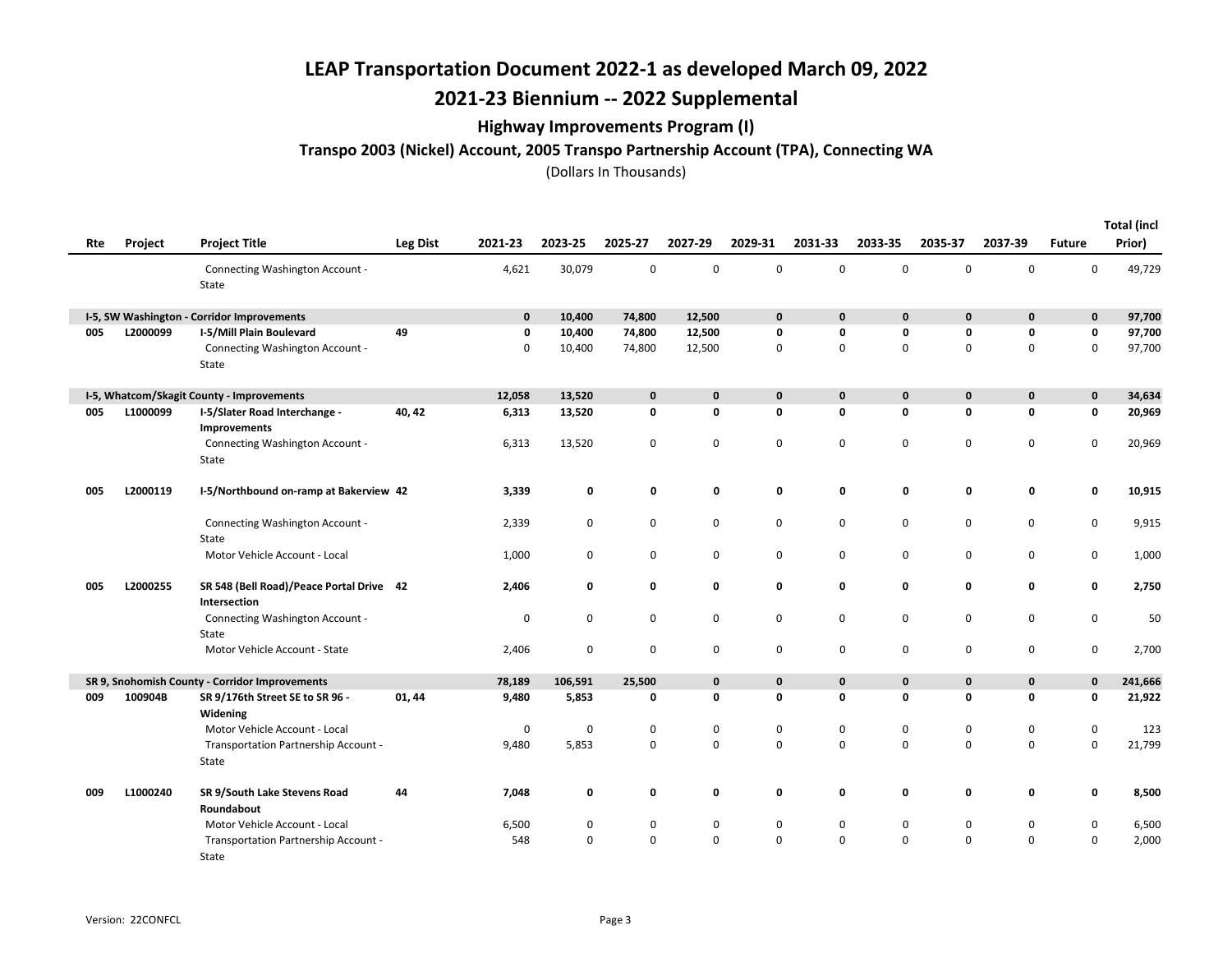# 2021-23 Biennium -- 2022 Supplemental

### Highway Improvements Program (I)

Transpo 2003 (Nickel) Account, 2005 Transpo Partnership Account (TPA), Connecting WA

| Rte | Project  | <b>Project Title</b>                                                            | Leg Dist | 2021-23  | 2023-25     | 2025-27 | 2027-29     | 2029-31     | 2031-33      | 2033-35      | 2035-37     | 2037-39     | <b>Future</b> | <b>Total (incl</b><br>Prior) |
|-----|----------|---------------------------------------------------------------------------------|----------|----------|-------------|---------|-------------|-------------|--------------|--------------|-------------|-------------|---------------|------------------------------|
| 009 | N00900R  | SR 9/Marsh Road to 2nd Street Vic -<br><b>Widening with Bridge Construction</b> | 44       | 22,432   | 89,500      | 25,500  | 0           | 0           | 0            | 0            | $\mathbf 0$ | $\mathbf 0$ | 0             | 142,100                      |
|     |          | Connecting Washington Account -<br>State                                        |          | 22,432   | 89,500      | 25,500  | $\mathbf 0$ | 0           | 0            | 0            | $\mathbf 0$ | $\mathbf 0$ | 0             | 142,100                      |
| 009 | N92040R  | SR 9/SR 204 Interchange                                                         | 44       | 39,229   | 11,238      | 0       | 0           | 0           | 0            | 0            | 0           | 0           | 0             | 69,144                       |
|     |          | Connecting Washington Account -<br>State                                        |          | 39,229   | 11,238      | 0       | $\mathbf 0$ | $\mathbf 0$ | 0            | 0            | $\mathbf 0$ | $\mathbf 0$ | $\mathbf 0$   | 69,144                       |
|     |          | US 12, Tri-Cities to Walla Walla - Corridor Improvements                        |          | 86,935   | 25,397      | 48      | $\bf{0}$    | $\mathbf 0$ | $\mathbf{0}$ | $\mathbf{0}$ | $\mathbf 0$ | $\mathbf 0$ | 0             | 256,177                      |
| 012 | 501203X  | US 12/Frenchtown Vicinity to Walla<br><b>Walla - Add Lanes</b>                  | 16       | 99       | 0           | 0       | 0           | $\mathbf 0$ | 0            | 0            | $\mathbf 0$ | $\mathbf 0$ | 0             | 51,652                       |
|     |          | Motor Vehicle Account - Federal                                                 |          | 0        | 0           | 0       | 0           | 0           | 0            | 0            | 0           | 0           | 0             | 13,312                       |
|     |          | Motor Vehicle Account - Local                                                   |          | $\Omega$ | $\mathbf 0$ | 0       | $\mathbf 0$ | 0           | 0            | $\mathbf 0$  | $\Omega$    | $\mathbf 0$ | $\mathbf 0$   | 146                          |
|     |          | Motor Vehicle Account - State                                                   |          | 0        | 0           | 0       | $\mathbf 0$ | 0           | 0            | 0            | 0           | 0           | 0             | 213                          |
|     |          | Transportation 2003 Acct (Nickel) -<br>State                                    |          | 99       | $\mathbf 0$ | 0       | $\mathbf 0$ | 0           | 0            | $\mathbf 0$  | $\mathbf 0$ | $\mathbf 0$ | $\mathbf 0$   | 923                          |
|     |          | Transportation Partnership Account -<br>State                                   |          | 0        | 0           | 0       | 0           | 0           | 0            | 0            | $\mathbf 0$ | $\mathbf 0$ | 0             | 37,058                       |
| 012 | 5012121  | US 12/SR 124 Intersection - Build<br>Interchange                                | 16       | 55       | 0           | 0       | 0           | 0           | 0            | 0            | 0           | 0           | 0             | 21,317                       |
|     |          | Motor Vehicle Account - Local                                                   |          | 0        | $\mathbf 0$ | 0       | $\mathbf 0$ | 0           | 0            | 0            | 0           | 0           | 0             | 246                          |
|     |          | Motor Vehicle Account - State                                                   |          | 0        | 0           | 0       | $\mathbf 0$ | 0           | 0            | 0            | 0           | $\mathbf 0$ | $\mathbf 0$   | 75                           |
|     |          | Transportation Partnership Account -<br>State                                   |          | 55       | $\mathbf 0$ | 0       | $\mathbf 0$ | $\mathbf 0$ | 0            | $\mathbf 0$  | $\mathbf 0$ | $\mathbf 0$ | 0             | 20,996                       |
| 012 | T20900R  | US-12/Walla Walla Corridor<br>Improvements                                      | 16       | 86,781   | 25,397      | 48      | 0           | 0           | 0            | 0            | 0           | 0           | 0             | 183,208                      |
|     |          | Connecting Washington Account -<br>State                                        |          | 86,781   | 25,397      | 48      | 0           | 0           | 0            | 0            | $\mathbf 0$ | $\mathbf 0$ | 0             | 183,185                      |
|     |          | Motor Vehicle Account - State                                                   |          | 0        | $\pmb{0}$   | 0       | $\mathsf 0$ | $\mathsf 0$ | 0            | 0            | $\pmb{0}$   | $\mathbf 0$ | $\mathbf 0$   | 23                           |
|     |          | SR 14, Clark/Skamania County - Corridor Improvements                            |          | 17,245   | 27,300      | 261     | 166         | 104         | $\mathbf{0}$ | $\mathbf{0}$ | $\mathbf 0$ | $\mathbf 0$ | $\mathbf 0$   | 63,990                       |
| 014 | L1000157 | <b>SR 14 Access Improvements</b>                                                | 18       | 149      | 0           | 0       | 0           | 0           | 0            | 0            | $\mathbf 0$ | 0           | 0             | 7,590                        |
|     |          | Connecting Washington Account -<br>State                                        |          | 35       | 0           | 0       | $\mathbf 0$ | 0           | 0            | $\mathbf 0$  | 0           | $\mathbf 0$ | 0             | 7,314                        |
|     |          | Motor Vehicle Account - Local                                                   |          | 114      | $\mathbf 0$ | 0       | $\mathbf 0$ | $\mathbf 0$ | 0            | 0            | $\mathbf 0$ | $\mathbf 0$ | 0             | 276                          |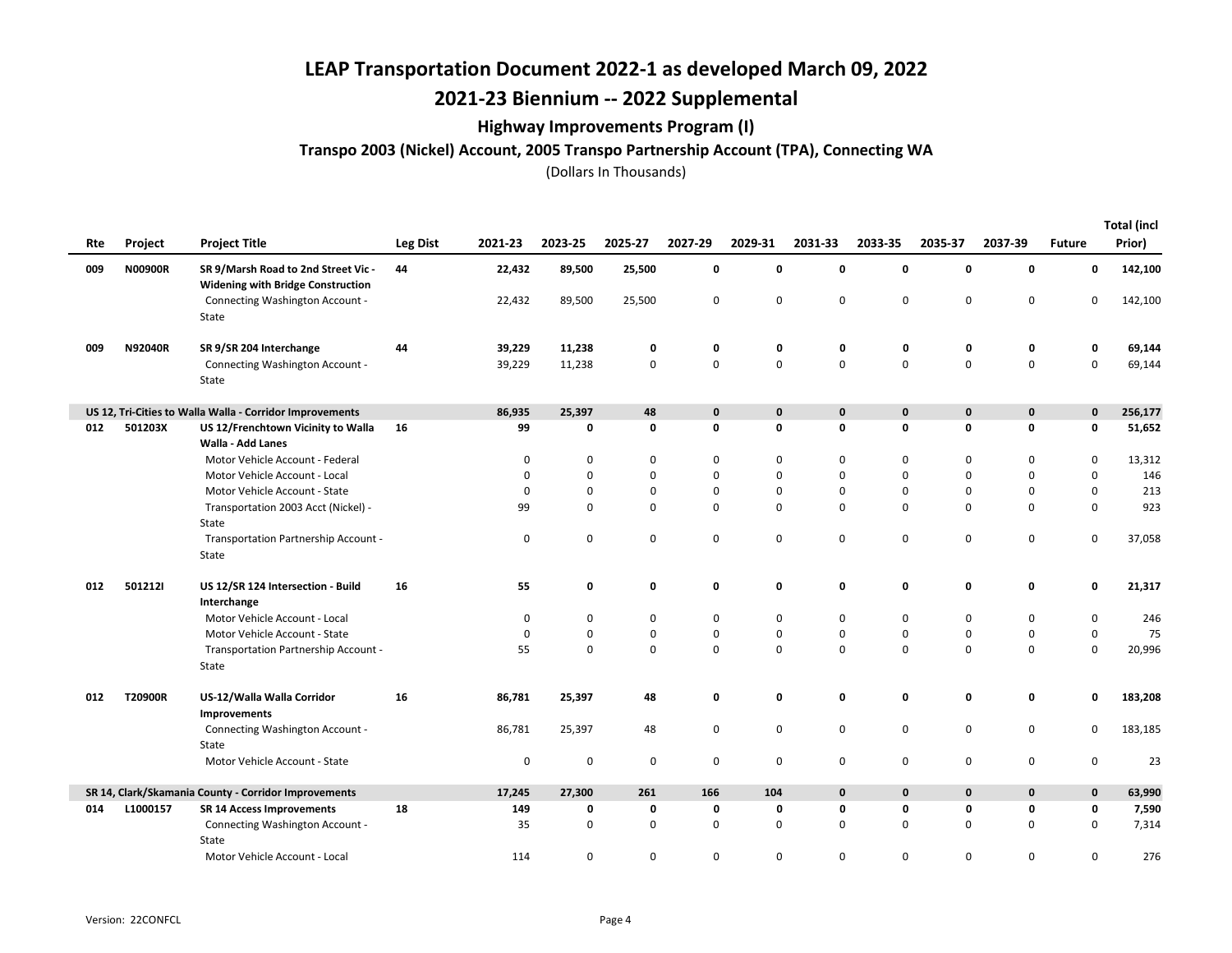## 2021-23 Biennium -- 2022 Supplemental

### Highway Improvements Program (I)

### Transpo 2003 (Nickel) Account, 2005 Transpo Partnership Account (TPA), Connecting WA

|     |                        |                                                               |                 |          |             |             |             |             |             |              |              |              |               | <b>Total (incl</b> |
|-----|------------------------|---------------------------------------------------------------|-----------------|----------|-------------|-------------|-------------|-------------|-------------|--------------|--------------|--------------|---------------|--------------------|
| Rte | Project                | <b>Project Title</b>                                          | <b>Leg Dist</b> | 2021-23  | 2023-25     | 2025-27     | 2027-29     | 2029-31     | 2031-33     | 2033-35      | 2035-37      | 2037-39      | <b>Future</b> | Prior)             |
| 014 | L2000102               | SR 14/I-205 to SE 164th Ave - Auxiliary 17, 18, 49<br>Lanes   |                 | 11,741   | 11,800      | 161         | 166         | 104         | 0           | 0            | 0            | $\mathbf 0$  | 0             | 28,400             |
|     |                        | Connecting Washington Account -<br>State                      |                 | 11,741   | 11,800      | 161         | 166         | 104         | 0           | $\mathbf 0$  | $\mathbf 0$  | $\mathbf 0$  | 0             | 28,400             |
| 014 | L2220062               | SR 14/Bingen Underpass                                        | 14              | 5,355    | 15,500      | 100         | 0           | 0           | 0           | 0            | 0            | 0            | 0             | 28,000             |
|     |                        | Connecting Washington Account -<br>State                      |                 | 5,355    | 15,500      | 100         | 0           | 0           | 0           | 0            | $\mathbf 0$  | $\mathbf 0$  | $\mathbf 0$   | 28,000             |
|     |                        | SR 18, Auburn to I-90 - Corridor Widening                     |                 | 4,954    | 9,000       | $\mathbf 0$ | $\bf{0}$    | $\mathbf 0$ | $\mathbf 0$ | $\mathbf{0}$ | $\mathbf 0$  | $\mathbf{0}$ | $\mathbf 0$   | 15,000             |
| 018 | L1000120               | <b>SR 164 East Auburn Access</b>                              | 30, 31, 47      | 4,954    | 9,000       | 0           | 0           | 0           | 0           | 0            | 0            | 0            | 0             | 15,000             |
|     |                        | Connecting Washington Account -<br>State                      |                 | 4,954    | 9,000       | 0           | 0           | $\mathbf 0$ | 0           | $\mathbf 0$  | $\mathbf 0$  | $\mathbf 0$  | 0             | 15,000             |
|     |                        | SR 28/285, Wenatchee Area - Improvements                      |                 | 15,659   | 35,818      | 23,000      | 13,000      | $\mathbf 0$ | $\mathbf 0$ | $\mathbf{0}$ | $\pmb{0}$    | $\mathbf 0$  | $\mathbf 0$   | 90,520             |
| 028 | 202801J                | SR 28/E Wenatchee - Access Control                            | 12              | 0        | 5,367       | 0           | 0           | 0           | 0           | 0            | 0            | 0            | 0             | 6,008              |
|     |                        | Transportation Partnership Account -<br>State                 |                 | 0        | 5,367       | 0           | 0           | 0           | 0           | 0            | 0            | $\mathbf 0$  | 0             | 6,008              |
| 028 | T10300R                | SR 28 East Wenatchee Corridor<br><b>Improvements</b>          | 12              | 8,944    | 17,051      | 21,000      | 13,000      | 0           | 0           | 0            | 0            | 0            | 0             | 61,500             |
|     |                        | Connecting Washington Account -<br>State                      |                 | 8,944    | 17,051      | 21,000      | 13,000      | 0           | 0           | 0            | $\mathbf 0$  | $\mathbf 0$  | 0             | 61,500             |
| 285 | L2000061               | SR 28/SR 285, North Wenatchee Area 12<br><b>Improvements</b>  |                 | 6,715    | 13,400      | 2,000       | 0           | 0           | 0           | 0            | 0            | 0            | 0             | 23,012             |
|     |                        | Connecting Washington Account -<br>State                      |                 | 6,705    | 13,400      | 2,000       | $\mathbf 0$ | 0           | 0           | 0            | 0            | $\mathbf 0$  | 0             | 23,000             |
|     |                        | Motor Vehicle Account - Local                                 |                 | 10       | 0           | 0           | 0           | 0           | 0           | 0            | 0            | $\pmb{0}$    | $\mathsf 0$   | 12                 |
|     | I-82, Yakima To Oregon |                                                               |                 | 6,915    | 41,500      | 24,013      | $\mathbf 0$ | $\mathbf 0$ | 0           | 0            | $\mathbf 0$  | $\mathbf 0$  | 10,454        | 141,616            |
| 082 | 5082010                | I-82/Valley Mall Blvd - Rebuild<br>Interchange                | 15              | 19       | $\mathbf 0$ | 0           | $\mathbf 0$ | $\mathbf 0$ | 0           | 0            | $\mathbf{0}$ | $\mathbf 0$  | $\mathbf 0$   | 34,803             |
|     |                        | Motor Vehicle Account - Fed Stimulus -<br>Surface Transp Stim |                 | 0        | 0           | $\mathbf 0$ | $\mathsf 0$ | 0           | 0           | 0            | 0            | $\mathbf 0$  | $\mathsf{O}$  | 19,654             |
|     |                        | Motor Vehicle Account - Federal                               |                 | 0        | 0           | 0           | 0           | 0           | 0           | 0            | 0            | 0            | 0             | 2,541              |
|     |                        | Motor Vehicle Account - Local                                 |                 | 0        | 0           | $\mathbf 0$ | $\mathbf 0$ | 0           | 0           | $\pmb{0}$    | 0            | $\pmb{0}$    | $\mathsf 0$   | 1,865              |
|     |                        | Motor Vehicle Account - State                                 |                 | $\Omega$ | $\Omega$    | $\mathbf 0$ | $\Omega$    | 0           | 0           | $\mathbf 0$  | $\Omega$     | $\mathbf 0$  | 0             | 2,249              |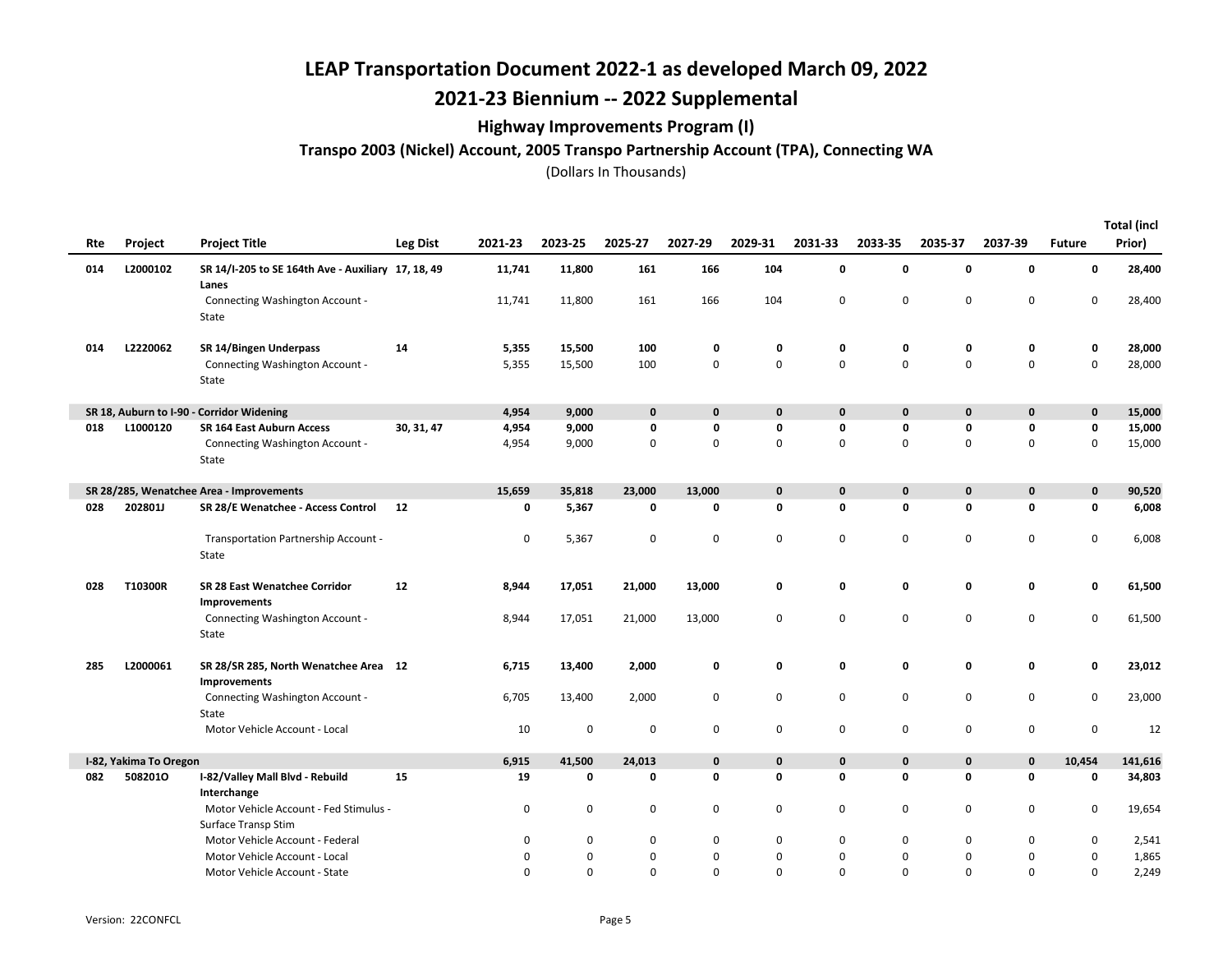# 2021-23 Biennium -- 2022 Supplemental

### Highway Improvements Program (I)

Transpo 2003 (Nickel) Account, 2005 Transpo Partnership Account (TPA), Connecting WA

| Rte | Project        | <b>Project Title</b>                                                           | <b>Leg Dist</b> | 2021-23 | 2023-25     | 2025-27     | 2027-29     | 2029-31     | 2031-33      | 2033-35      | 2035-37      | 2037-39      | <b>Future</b> | <b>Total (incl</b><br>Prior) |
|-----|----------------|--------------------------------------------------------------------------------|-----------------|---------|-------------|-------------|-------------|-------------|--------------|--------------|--------------|--------------|---------------|------------------------------|
|     |                | Transportation Partnership Account -<br>State                                  |                 | 19      | 0           | 0           | $\mathbf 0$ | $\mathbf 0$ | 0            | $\mathsf 0$  | $\mathbf 0$  | $\mathsf 0$  | 0             | 8,494                        |
| 082 | L2000123       | I-82/EB WB On and Off Ramps                                                    | 15              | 75      | 0           | 0           | 0           | 0           | 0            | 0            | 0            | 0            | 10,454        | 34,400                       |
|     |                | Connecting Washington Account -<br>State                                       |                 | 75      | $\mathbf 0$ | $\mathbf 0$ | $\mathbf 0$ | 0           | 0            | $\mathbf 0$  | $\mathbf 0$  | $\mathbf 0$  | 10,454        | 34,400                       |
| 082 | T21100R        | I-82 Yakima - Union Gap Economic<br><b>Development Improvements</b>            | 14, 15          | 6,821   | 41,500      | 24,013      | 0           | 0           | 0            | 0            | 0            | 0            | 0             | 72,413                       |
|     |                | Connecting Washington Account -<br>State                                       |                 | 6,821   | 41,500      | 24,013      | 0           | 0           | 0            | 0            | $\mathbf 0$  | $\mathbf 0$  | 0             | 72,413                       |
|     |                | I-90, Snoqualmie Pass - Corridor Improvements                                  |                 | 90,209  | 249,155     | 244,248     | 598         | 515         | $\mathbf 0$  | 0            | $\mathbf 0$  | $\mathbf 0$  | $\mathbf{0}$  | 1,170,071                    |
| 090 | 509009B        | I-90/Snoqualmie Pass East - Hyak to<br>Keechelus Dam - Corridor<br>Improvement | 05, 13          | 4,784   | 2,098       | 598         | 598         | 515         | 0            | $\mathbf{0}$ | $\mathbf{0}$ | $\mathbf{0}$ | 0             | 564,921                      |
|     |                | Transportation Partnership Account -<br>State                                  |                 | 4,784   | 2,098       | 598         | 598         | 515         | 0            | 0            | $\pmb{0}$    | $\mathsf 0$  | 0             | 564,921                      |
| 090 | <b>M00500R</b> | I-90 Snoqualmie Pass - Widen to<br>Easton                                      | 13              | 85,425  | 247,057     | 243,650     | 0           | 0           | 0            | $\mathbf 0$  | 0            | $\mathbf 0$  | 0             | 605,150                      |
|     |                | Connecting Washington Account -<br>State                                       |                 | 85,425  | 191,457     | 120,500     | $\mathsf 0$ | 0           | 0            | 0            | $\pmb{0}$    | $\mathsf 0$  | 0             | 426,400                      |
|     |                | Move Ahead WA Account -<br>State/Federal                                       |                 | 0       | 55,600      | 123,150     | $\mathbf 0$ | 0           | 0            | 0            | $\mathbf 0$  | 0            | 0             | 178,750                      |
|     |                | I-90, Spokane Area - Corridor Improvements                                     |                 | 25,556  | 270         | $\mathbf 0$ | 0           | $\mathbf 0$ | $\mathbf{0}$ | $\mathbf{0}$ | $\mathbf 0$  | $\mathbf 0$  | 0             | 51,957                       |
| 090 | L2000094       | I-90/Medical Lake & Geiger<br>Interchanges                                     | 06              | 7,729   | 270         | 0           | 0           | 0           | 0            | 0            | 0            | 0            | 0             | 27,907                       |
|     |                | Connecting Washington Account -<br>State                                       |                 | 7,445   | 270         | 0           | 0           | 0           | 0            | 0            | 0            | $\mathbf 0$  | 0             | 26,600                       |
|     |                | Motor Vehicle Account - Local                                                  |                 | 284     | 0           | 0           | $\mathbf 0$ | 0           | 0            | 0            | $\pmb{0}$    | $\mathsf 0$  | $\mathbf 0$   | 1,307                        |
| 090 | L2000122       | I-90/Barker to Harvard - Improve<br><b>Interchanges &amp; Local Roads</b>      | 04              | 17,827  | 0           | 0           | 0           | 0           | 0            | 0            | $\mathbf 0$  | 0            | 0             | 24,050                       |
|     |                | Connecting Washington Account -<br>State                                       |                 | 14,367  | 0           | 0           | $\mathbf 0$ | 0           | 0            | 0            | $\mathbf 0$  | $\mathbf 0$  | 0             | 20,400                       |
|     |                | Motor Vehicle Account - Local                                                  |                 | 3,149   | $\mathbf 0$ | 0           | $\mathbf 0$ | 0           | 0            | 0            | $\mathbf 0$  | $\mathbf 0$  | 0             | 3,150                        |
|     |                | Motor Vehicle Account - State                                                  |                 | 311     | $\Omega$    | $\Omega$    | $\mathbf 0$ | 0           | $\Omega$     | 0            | $\Omega$     | $\mathbf 0$  | 0             | 500                          |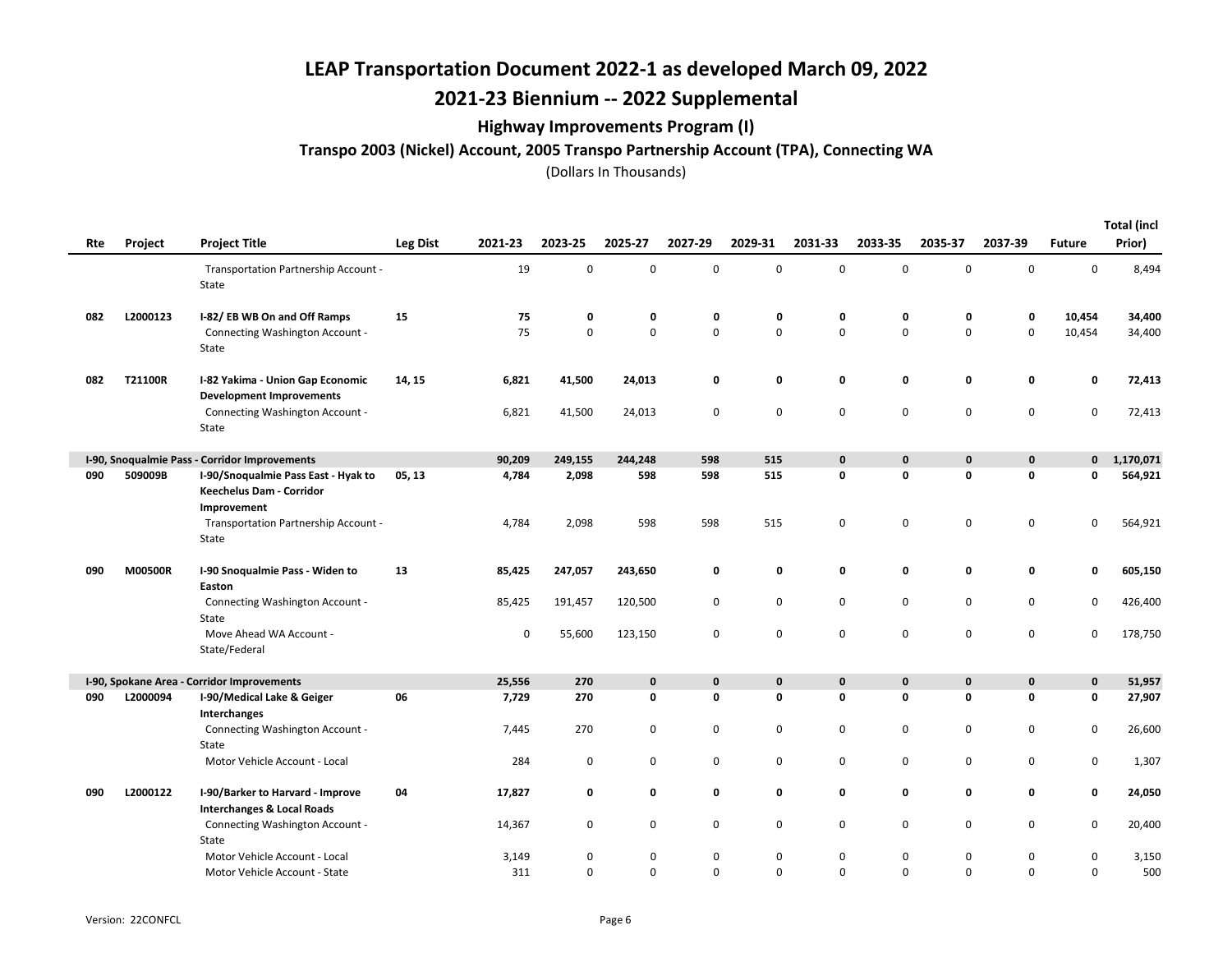# 2021-23 Biennium -- 2022 Supplemental

### Highway Improvements Program (I)

Transpo 2003 (Nickel) Account, 2005 Transpo Partnership Account (TPA), Connecting WA

| Rte | <b>Project</b> | <b>Project Title</b>                                                      | Leg Dist                  | 2021-23                 | 2023-25      | 2025-27     | 2027-29     | 2029-31      | 2031-33      | 2033-35      | 2035-37      | 2037-39      | <b>Future</b> | <b>Total (incl</b><br>Prior) |
|-----|----------------|---------------------------------------------------------------------------|---------------------------|-------------------------|--------------|-------------|-------------|--------------|--------------|--------------|--------------|--------------|---------------|------------------------------|
|     |                |                                                                           |                           |                         |              |             |             |              |              |              |              |              |               |                              |
|     |                | I-90, Western Washington - Improvements                                   |                           | 21,732                  | $\mathbf{0}$ | 0           | 0           | $\mathbf 0$  | $\mathbf{0}$ | $\mathbf{0}$ | $\mathbf{0}$ | $\mathbf{0}$ | $\mathbf 0$   | 75,335                       |
| 090 | L2000124       | I-90/Front Street IJR                                                     | 05                        | 216                     | 0            | 0           | 0           | 0            | 0            | $\mathbf 0$  | 0            | 0            | 0             | 2,300                        |
|     |                | Connecting Washington Account -<br>State                                  |                           | 216                     | 0            | $\mathsf 0$ | 0           | 0            | 0            | $\mathbf 0$  | 0            | 0            | 0             | 2,300                        |
| 090 | L2000201       | I-90/Eastgate to SR 900 - Corridor<br>Improvements                        | 05, 41, 48                | 21,516                  | 0            | 0           | 0           | 0            | 0            | 0            | 0            | 0            | 0             | 73,035                       |
|     |                | Connecting Washington Account -<br>State                                  |                           | 21,516                  | 0            | 0           | 0           | 0            | 0            | 0            | 0            | 0            | 0             | 73,035                       |
|     |                | SR 99, Seattle - Alaskan Way Viaduct                                      |                           | 175,667                 | $\mathbf 0$  | 0           | 0           | 0            | 0            | $\mathbf 0$  | $\mathbf 0$  | 0            | $\mathbf 0$   | 3,397,625                    |
| 099 | 809936Z        | SR 99/Alaskan Way Viaduct -<br>Replacement                                | 11, 36, 37, 43            | 175,660                 | 0            | 0           | 0           | 0            | 0            | $\mathbf 0$  | 0            | 0            | 0             | 3,359,788                    |
|     |                | Alaskan Way Viaduct Tolls - State                                         |                           | 0                       | $\mathbf 0$  | $\mathbf 0$ | 0           | 0            | 0            | 0            | 0            | 0            | 0             | 200,001                      |
|     |                | Motor Vehicle Account - Federal                                           |                           | 0                       | 0            | $\mathbf 0$ | 0           | 0            | 0            | $\mathbf 0$  | 0            | 0            | 0             | 787,212                      |
|     |                | Motor Vehicle Account - Local                                             |                           | 3,882                   | $\Omega$     | $\mathbf 0$ | $\mathbf 0$ | $\Omega$     | $\Omega$     | $\Omega$     | 0            | $\Omega$     | $\mathbf 0$   | 336,324                      |
|     |                | Motor Vehicle Account - State                                             |                           | 9,000                   | 0            | 0           | 0           | 0            | 0            | 0            | 0            | 0            | 0             | 9,000                        |
|     |                | <b>Multimodal Transportation Account -</b><br>State                       |                           | 985                     | 0            | 0           | 0           | 0            | 0            | $\mathbf 0$  | 0            | 0            | 0             | 4,805                        |
|     |                | Transportation 2003 Acct (Nickel) -<br>State                              |                           | $\mathbf{1}$            | 0            | 0           | 0           | 0            | 0            | $\pmb{0}$    | 0            | 0            | 0             | 326,360                      |
|     |                | Transportation Partnership Account -<br>State                             |                           | 161,792                 | $\mathbf 0$  | 0           | 0           | 0            | 0            | $\pmb{0}$    | 0            | 0            | 0             | 1,696,086                    |
| 099 | 809940B        | SR 99/Viaduct Project - Construction<br><b>Mitigation</b>                 | 11, 32, 36, 37,<br>43, 46 | $\overline{\mathbf{z}}$ | 0            | 0           | 0           | 0            | 0            | 0            | 0            | 0            | 0             | 37,837                       |
|     |                | <b>Multimodal Transportation Account -</b><br>State                       |                           | 7                       | 0            | 0           | 0           | 0            | 0            | 0            | 0            | 0            | 0             | 30,512                       |
|     |                | Transportation Partnership Account -<br>State                             |                           | 0                       | 0            | $\mathbf 0$ | 0           | 0            | 0            | $\pmb{0}$    | $\pmb{0}$    | 0            | 0             | 7,325                        |
|     |                | SR 167, Renton to Puyallup Corridor Improvements                          |                           | 452                     | 0            | 0           | 0           | 0            | 0            | 0            | $\bf{0}$     | 0            | 0             | 83,931                       |
| 167 | 816701C        | SR 167/8th St E Vic to S 277th St Vic -<br><b>Southbound Managed Lane</b> | 30, 33, 47                | 452                     | $\mathbf 0$  | $\mathbf 0$ | 0           | 0            | 0            | 0            | $\mathbf 0$  | 0            | 0             | 83,931                       |
|     |                | Transportation Partnership Account -<br>State                             |                           | 452                     | 0            | 0           | $\pmb{0}$   | 0            | 0            | $\mathbf 0$  | 0            | 0            | 0             | 83,931                       |
|     |                | SR 167, Tacoma to Puyallup - New Freeway                                  |                           | 480,436                 | 801,111      | 696,200     | 136,998     | $\mathbf{0}$ | $\mathbf{0}$ | $\mathbf 0$  | $\mathbf{0}$ | $\mathbf{0}$ | $\mathbf{0}$  | 2,391,600                    |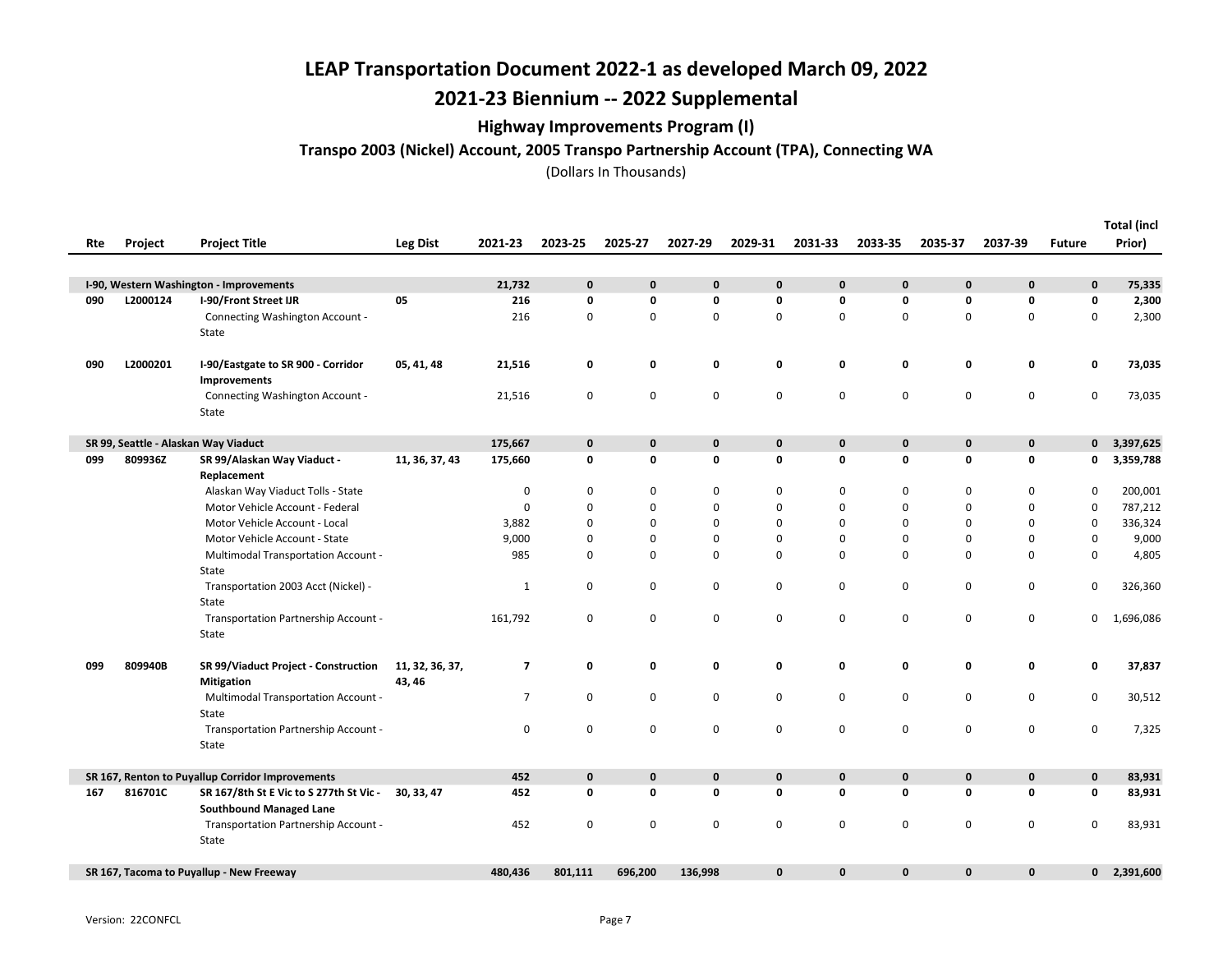## 2021-23 Biennium -- 2022 Supplemental

### Highway Improvements Program (I)

### Transpo 2003 (Nickel) Account, 2005 Transpo Partnership Account (TPA), Connecting WA

|     |                |                                                                 |                       |             |             |             |                    |             |              |              |             |             |               | <b>Total (incl</b> |
|-----|----------------|-----------------------------------------------------------------|-----------------------|-------------|-------------|-------------|--------------------|-------------|--------------|--------------|-------------|-------------|---------------|--------------------|
| Rte | Project        | <b>Project Title</b>                                            | <b>Leg Dist</b>       | 2021-23     | 2023-25     | 2025-27     | 2027-29            | 2029-31     | 2031-33      | 2033-35      | 2035-37     | 2037-39     | <b>Future</b> | Prior)             |
| 167 | M00600R        | SR 167/SR 509 Puget Sound Gateway                               | 25, 27, 30, 31,<br>33 | 480,436     | 801,111     | 696,200     | 136,998            | 0           | $\mathbf 0$  | $\mathbf 0$  | 0           | 0           | $\mathbf 0$   | 2,391,600          |
|     |                | Connecting Washington Account -<br>State                        |                       | 361,296     | 530,080     | 278,000     | 130,998            | 0           | 0            | 0            | 0           | 0           | 0             | 1,565,500          |
|     |                | Motor Vehicle Account - Federal                                 |                       | 85,015      | 2,021       | 0           | 0                  | 0           | 0            | 0            | 0           | 0           | 0             | 89,186             |
|     |                | Motor Vehicle Account - Local                                   |                       | 13,725      | 48,186      | 42,800      | 6,000              | 0           | $\mathbf 0$  | $\mathsf 0$  | 0           | $\pmb{0}$   | 0             | 120,290            |
|     |                | Move Ahead WA Account - Federal                                 |                       | 7,200       | $\mathbf 0$ | 0           | 0                  | 0           | 0            | $\mathsf 0$  | 0           | 0           | 0             | 7,200              |
|     |                | Move Ahead WA Account -<br>State/Federal                        |                       | 0           | 220,824     | 195,400     | 0                  | 0           | 0            | $\mathbf 0$  | 0           | 0           | 0             | 416,224            |
|     |                | <b>Multimodal Transportation Account -</b><br>State             |                       | 4,800       | $\mathbf 0$ | 0           | 0                  | 0           | 0            | 0            | 0           | 0           | 0             | 4,800              |
|     |                | Puget Sound Gateway Facility Account .<br>State                 |                       | 8,400       | $\mathbf 0$ | 180,000     | 0                  | $\pmb{0}$   | $\mathbf 0$  | $\mathbf 0$  | 0           | 0           | 0             | 188,400            |
|     |                | I-205, Vancouver Area - Corridor Improvements                   |                       | 0           | 3,000       | 13,000      | 34,000             | $\mathbf 0$ | $\mathbf{0}$ | $\mathbf 0$  | $\mathbf 0$ | $\mathbf 0$ | $\mathbf 0$   | 50,500             |
| 005 | L1000111       | I-5/179th St Interchange                                        | 17, 18                | 0           | 3,000       | 13,000      | 34,000             | $\mathbf 0$ | $\mathbf{0}$ | 0            | 0           | 0           | 0             | 50,500             |
|     |                | Connecting Washington Account -<br>State                        |                       | 0           | 3,000       | 13,000      | 34,000             | 0           | 0            | $\mathbf 0$  | 0           | 0           | 0             | 50,000             |
|     |                | Motor Vehicle Account - State                                   |                       | 0           | $\mathbf 0$ | 0           | 0                  | 0           | 0            | 0            | $\mathbf 0$ | 0           | 0             | 500                |
|     |                | SR 240, Richland Vicinity - Corridor Improvements               |                       | 4,598       | $\mathbf 0$ | $\mathbf 0$ | $\pmb{\mathsf{o}}$ | $\mathbf 0$ | $\mathbf{0}$ | $\mathbf 0$  | $\mathbf 0$ | 0           | $\mathbf 0$   | 46,021             |
| 240 | 524002G        | SR 240/Richland Y to Columbia Center 08<br>I/C - Add Lanes      |                       | 4           | $\mathbf 0$ | 0           | 0                  | 0           | 0            | $\mathbf{0}$ | 0           | 0           | 0             | 41,021             |
|     |                | Motor Vehicle Account - Local                                   |                       | $\Omega$    | $\mathbf 0$ | 0           | 0                  | 0           | $\mathbf 0$  | $\mathbf 0$  | 0           | 0           | 0             | 186                |
|     |                | Motor Vehicle Account - State                                   |                       | $\mathbf 0$ | $\mathbf 0$ | 0           | 0                  | 0           | $\mathbf 0$  | $\mathbf 0$  | 0           | 0           | $\mathsf 0$   | 1,102              |
|     |                | Transportation 2003 Acct (Nickel) -<br>State                    |                       | Δ           | $\mathbf 0$ | $\mathbf 0$ | 0                  | $\mathbf 0$ | $\Omega$     | $\Omega$     | 0           | 0           | 0             | 39,733             |
| 240 | L2000202       | SR 240/Richland Corridor<br>Improvements                        | 08                    | 4,594       | 0           | 0           | 0                  | 0           | 0            | 0            | 0           | 0           | 0             | 5,000              |
|     |                | Connecting Washington Account -<br>State                        |                       | 4,594       | $\pmb{0}$   | 0           | 0                  | 0           | $\mathbf 0$  | $\mathsf 0$  | $\mathbf 0$ | 0           | 0             | 5,000              |
|     |                | SR 305/SR 304, Bremerton Vicinity - Corridor Improvements       |                       | 16,232      | 11,900      | 2,000       | 0                  | $\bf{0}$    | $\mathbf 0$  | $\mathbf 0$  | 0           | 0           | 0             | 40,300             |
| 305 | <b>N30500R</b> | SR 305 Construction - Safety &                                  | 23                    | 16,232      | 11,900      | 2,000       | 0                  | 0           | 0            | $\mathbf 0$  | 0           | 0           | 0             | 40,300             |
|     |                | <b>Mobility Improvements</b><br>Connecting Washington Account - |                       | 16,232      | 11,900      | 2,000       | 0                  | 0           | $\Omega$     | $\mathbf 0$  | 0           | 0           | 0             | 40,300             |
|     |                | State                                                           |                       |             |             |             |                    |             |              |              |             |             |               |                    |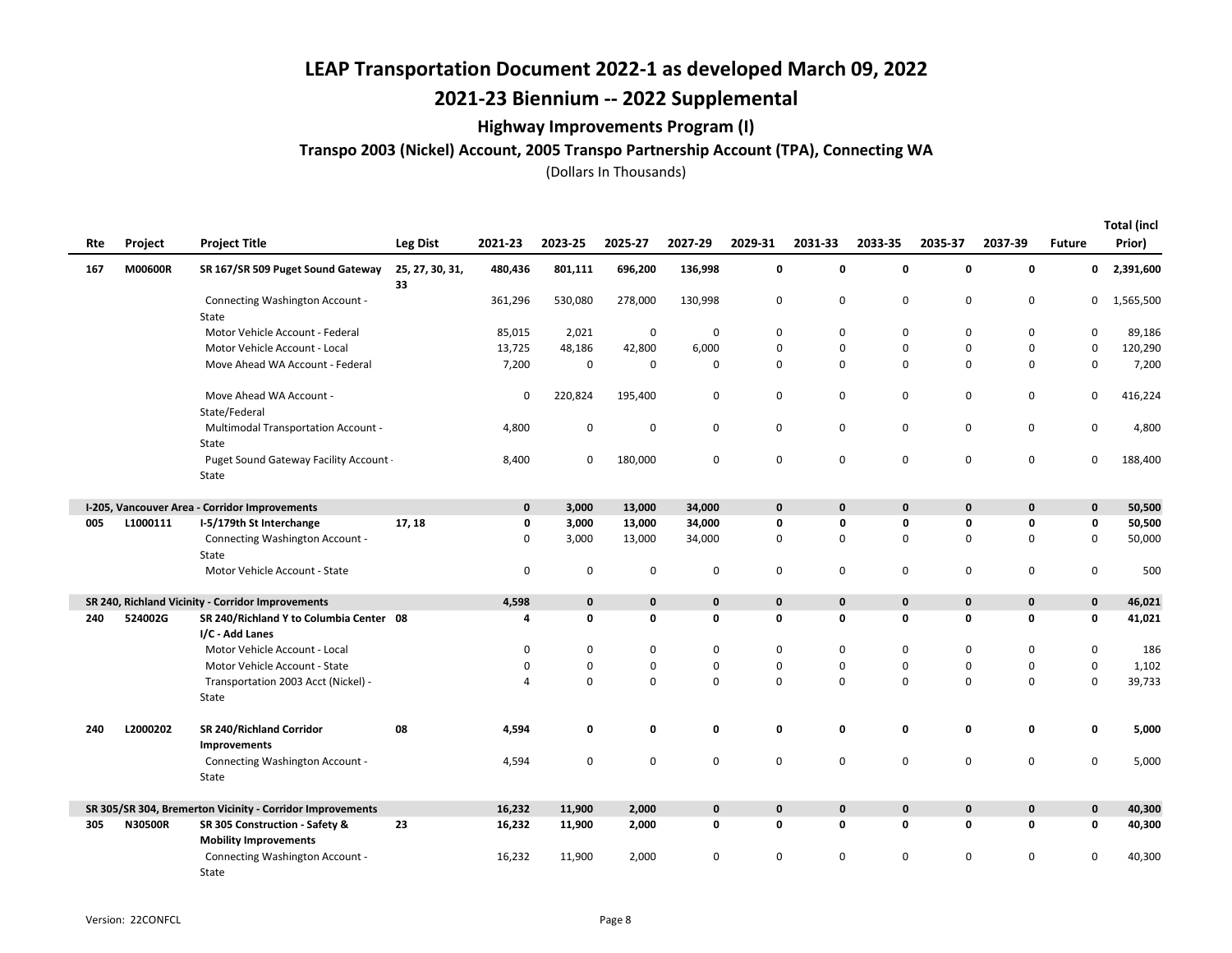# 2021-23 Biennium -- 2022 Supplemental

### Highway Improvements Program (I)

Transpo 2003 (Nickel) Account, 2005 Transpo Partnership Account (TPA), Connecting WA

| Rte | Project  | <b>Project Title</b>                                              | Leg Dist       | 2021-23        | 2023-25     | 2025-27      | 2027-29     | 2029-31     | 2031-33      | 2033-35     | 2035-37      | 2037-39      | <b>Future</b> | <b>Total (incl</b><br>Prior) |
|-----|----------|-------------------------------------------------------------------|----------------|----------------|-------------|--------------|-------------|-------------|--------------|-------------|--------------|--------------|---------------|------------------------------|
|     |          |                                                                   |                |                |             |              |             |             |              |             |              |              |               |                              |
|     |          | SR 395, Ritzville to Pasco - Corridor Improvements                |                | 1,378          | $\mathbf 0$ | $\mathbf{0}$ | 0           | 0           | $\mathbf{0}$ | $\mathbf 0$ | $\mathbf{0}$ | 0            | $\mathbf{0}$  | 15,000                       |
| 395 | L2000128 | US 395/Safety Corridor Improvements 09, 16                        |                | 1,378          | 0           | 0            | 0           | 0           | 0            | $\mathbf 0$ | 0            | 0            | 0             | 15,000                       |
|     |          | Connecting Washington Account -<br>State                          |                | 1,378          | $\mathbf 0$ | $\mathbf 0$  | 0           | 0           | $\mathbf 0$  | $\mathbf 0$ | 0            | 0            | 0             | 15,000                       |
|     |          | US 395, Spokane - North Spokane Corridor                          |                | 187,308        | 199,093     | 252,100      | 68,204      | $\mathbf 0$ | $\mathbf{0}$ | $\mathbf 0$ | $\mathbf 0$  | $\mathbf{0}$ | $\mathbf 0$   | 880,239                      |
| 395 | M00800R  | US 395 North Spokane Corridor                                     | 03, 04, 07     | 187,308        | 199,093     | 252,100      | 68,204      | 0           | 0            | 0           | 0            | 0            | 0             | 880,239                      |
|     |          | Connecting Washington Account -<br>State                          |                | 186,820        | 199,093     | 252,100      | 68,204      | 0           | 0            | $\mathbf 0$ | $\mathbf 0$  | 0            | $\mathbf 0$   | 872,901                      |
|     |          | Motor Vehicle Account - Local                                     |                | 488            | $\mathbf 0$ | 0            | 0           | 0           | 0            | $\mathbf 0$ | 0            | 0            | 0             | 1,338                        |
|     |          | Special Category C Account - State<br>Restr                       |                | 0              | $\mathbf 0$ | $\Omega$     | $\mathsf 0$ | 0           | $\Omega$     | $\Omega$    | 0            | $\mathbf 0$  | 0             | 6,000                        |
|     |          | I-405, Lynnwood to Tukwila - Corridor Improvements                |                | 705,212        | 571,255     | 152,985      | 143,000     | $\pmb{0}$   | $\mathbf{0}$ | $\mathbf 0$ | $\mathbf 0$  | $\mathbf{0}$ | $\mathbf{0}$  | 2,493,828                    |
| 405 | 840502B  | I-405/SR 181 to SR 167 - Widening                                 | 11             | 79             | 0           | 0            | 0           | 0           | 0            | $\mathbf 0$ | 0            | 0            | 0             | 140,084                      |
|     |          | Motor Vehicle Account - Local                                     |                | 75             | 0           | 0            | 0           | 0           | 0            | 0           | 0            | 0            | 0             | 1,217                        |
|     |          | Transportation 2003 Acct (Nickel) -<br>State                      |                | $\overline{4}$ | $\mathbf 0$ | $\mathbf 0$  | $\mathsf 0$ | 0           | 0            | $\mathbf 0$ | $\mathbf 0$  | 0            | 0             | 84,068                       |
|     |          | Transportation Partnership Account -<br>State                     |                | $\mathbf 0$    | $\pmb{0}$   | 0            | $\mathsf 0$ | 0           | 0            | $\mathbf 0$ | $\mathsf 0$  | 0            | 0             | 54,799                       |
| 405 | 8BI1002  | I-405/Kirkland Vicinity Stage 2 -<br><b>Widening (Nickel/TPA)</b> | 01, 41, 45, 48 | 15             | 0           | 0            | 0           | 0           | 0            | 0           | 0            | 0            | 0             | 342,737                      |
|     |          | Motor Vehicle Account - Fed Stimulus -<br>Surface Transp Stim     |                | 0              | $\mathbf 0$ | 0            | 0           | 0           | 0            | 0           | $\mathsf 0$  | 0            | 0             | 22,992                       |
|     |          | Motor Vehicle Account - Federal                                   |                | 0              | 0           | 0            | 0           | 0           | 0            | 0           | 0            | 0            | 0             | 721                          |
|     |          | Motor Vehicle Account - Local                                     |                | 5              | 0           | $\mathbf 0$  | $\mathbf 0$ | 0           | $\mathbf 0$  | $\mathbf 0$ | 0            | 0            | 0             | 457                          |
|     |          | Transportation 2003 Acct (Nickel) -<br>State                      |                | 8              | $\mathbf 0$ | $\mathbf 0$  | $\mathsf 0$ | 0           | $\mathbf 0$  | $\mathbf 0$ | 0            | 0            | 0             | 96,684                       |
|     |          | Transportation Partnership Account -<br>State                     |                | $\overline{2}$ | 0           | $\mathbf 0$  | $\mathsf 0$ | 0           | 0            | $\mathbf 0$ | 0            | 0            | 0             | 221,883                      |
| 405 | L1000110 | I-405/NE 132nd Interchange - Totem<br>Lake                        | 01, 45         | 65,994         | 4,830       | 0            | 0           | 0           | 0            | 0           | 0            | 0            | 0             | 83,399                       |
|     |          | Connecting Washington Account -<br>State                          |                | 65,625         | 4,800       | 0            | 0           | 0           | 0            | $\mathbf 0$ | 0            | 0            | 0             | 83,000                       |
|     |          | Motor Vehicle Account - Local                                     |                | 369            | 30          | 0            | 0           | 0           | 0            | 0           | 0            | 0            | 0             | 399                          |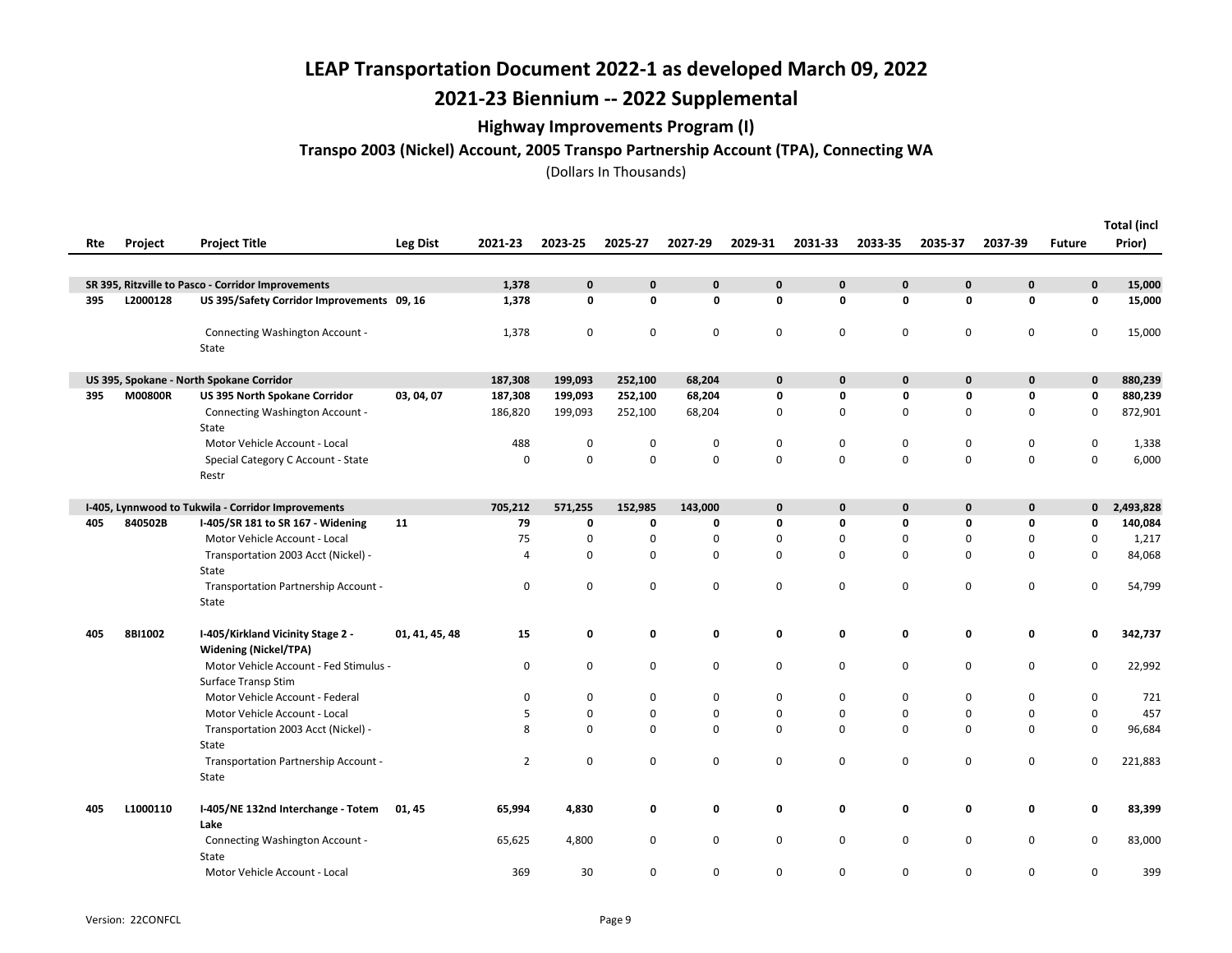# 2021-23 Biennium -- 2022 Supplemental

### Highway Improvements Program (I)

### Transpo 2003 (Nickel) Account, 2005 Transpo Partnership Account (TPA), Connecting WA

| Rte | Project                    | <b>Project Title</b>                                                  | <b>Leg Dist</b> | 2021-23     | 2023-25      | 2025-27      | 2027-29            | 2029-31     | 2031-33      | 2033-35     | 2035-37     | 2037-39      | <b>Future</b> | <b>Total (incl</b><br>Prior) |
|-----|----------------------------|-----------------------------------------------------------------------|-----------------|-------------|--------------|--------------|--------------------|-------------|--------------|-------------|-------------|--------------|---------------|------------------------------|
|     |                            |                                                                       |                 |             |              |              |                    |             |              |             |             |              |               |                              |
| 405 | L2000234                   | I-405/SR 522 to I-5 Capacity                                          | 01, 21, 32      | 177,982     | 311,000      | 147,000      | 0                  | 0           | 0            | 0           | $\mathbf 0$ | 0            | 0             | 655,038                      |
|     |                            | Improvements<br>I-405 and SR 167 Express Toll Lanes                   |                 | 177,982     | 199,433      | 147,000      | 0                  | 0           | 0            | 0           | $\mathbf 0$ | 0            | 0             | 538,457                      |
|     |                            | <b>Operations Acct - State</b>                                        |                 |             |              |              |                    |             |              |             |             |              |               |                              |
|     |                            | Move Ahead WA Account -                                               |                 | 0           | 111,567      | 0            | 0                  | 0           | 0            | 0           | $\mathsf 0$ | 0            | 0             | 111,567                      |
|     |                            | State/Federal                                                         |                 |             |              |              |                    |             |              |             |             |              |               |                              |
|     |                            | Transportation Partnership Account -<br>State                         |                 | $\pmb{0}$   | $\pmb{0}$    | 0            | $\pmb{0}$          | $\mathbf 0$ | $\mathbf 0$  | $\mathsf 0$ | $\pmb{0}$   | $\mathsf 0$  | 0             | 5,014                        |
| 405 | M00900R                    | I-405/Renton to Bellevue - Corridor<br>Widening                       | 11, 37, 41, 48  | 461,142     | 255,425      | 5,985        | 143,000            | 0           | 0            | 0           | 0           | 0            | 0             | 1,272,570                    |
|     |                            | Connecting Washington Account -                                       |                 | 437,892     | 205,390      | 5,985        | 0                  | $\mathbf 0$ | 0            | 0           | $\mathbf 0$ | 0            | 0             | 1,011,147                    |
|     |                            | State                                                                 |                 |             |              |              |                    |             |              |             |             |              |               |                              |
|     |                            | I-405 and SR 167 Express Toll Lanes<br><b>Operations Acct - State</b> |                 | 22,000      | 50,000       | 0            | 143,000            | $\mathbf 0$ | 0            | 0           | 0           | $\mathbf 0$  | 0             | 215,000                      |
|     |                            | Motor Vehicle Account - Local                                         |                 | 1,250       | 35           | 0            | 0                  | 0           | 0            | 0           | 0           | 0            | 0             | 11,423                       |
|     |                            | Transportation 2003 Acct (Nickel) -                                   |                 | $\mathbf 0$ | $\mathsf 0$  | 0            | $\pmb{0}$          | $\mathbf 0$ | $\Omega$     | $\mathbf 0$ | $\mathsf 0$ | $\mathsf 0$  | 0             | 12,805                       |
|     |                            | State                                                                 |                 |             |              |              |                    |             |              |             |             |              |               |                              |
|     |                            | Transportation Partnership Account -<br>State                         |                 | $\mathbf 0$ | 0            | 0            | $\pmb{0}$          | $\mathsf 0$ | 0            | $\mathbf 0$ | $\pmb{0}$   | $\mathsf 0$  | 0             | 22,195                       |
|     |                            | SR 502, I-5 to Battle Ground - Corridor Improvements                  |                 | 16          | $\mathbf 0$  | $\mathbf{0}$ | $\mathbf 0$        | $\mathbf 0$ | $\mathbf{0}$ | $\mathbf 0$ | $\mathbf 0$ | $\mathbf{0}$ | $\mathbf 0$   | 81,765                       |
| 502 | 450208W                    | SR 502/I-5 to Battle Ground - Add                                     | 17, 18          | 16          | 0            | 0            | 0                  | $\pmb{0}$   | 0            | 0           | 0           | 0            | 0             | 81,765                       |
|     |                            | Lanes                                                                 |                 |             |              |              |                    |             |              |             |             |              |               |                              |
|     |                            | Motor Vehicle Account - Local                                         |                 | $\mathbf 0$ | 0            | $\mathbf 0$  | $\pmb{0}$          | $\mathsf 0$ | 0            | 0           | $\mathbf 0$ | 0            | $\pmb{0}$     | 45                           |
|     |                            | Motor Vehicle Account - State                                         |                 | 0           | 0            | 0            | 0                  | 0           | 0            | 0           | 0           | $\mathbf 0$  | 0             | 200                          |
|     |                            | Transportation 2003 Acct (Nickel) -                                   |                 | $\Omega$    | $\mathbf 0$  | 0            | $\mathbf 0$        | $\mathbf 0$ | $\Omega$     | 0           | $\mathbf 0$ | 0            | 0             | 7,766                        |
|     |                            | State                                                                 |                 |             |              |              |                    |             |              |             |             |              |               |                              |
|     |                            | Transportation Partnership Account -                                  |                 | 16          | 0            | 0            | 0                  | $\mathbf 0$ | 0            | 0           | 0           | 0            | 0             | 73,754                       |
|     |                            | State                                                                 |                 |             |              |              |                    |             |              |             |             |              |               |                              |
|     | SR 510, Yelm - New Freeway |                                                                       |                 | 5,318       | 48,701       | 717          | $\pmb{\mathsf{o}}$ | $\pmb{0}$   | $\mathbf 0$  | 0           | $\pmb{0}$   | $\mathbf 0$  | $\mathbf 0$   | 58,500                       |
| 510 | T32700R                    | SR 510/Yelm Loop Phase 2                                              | 02              | 5,318       | 48,701       | 717          | 0                  | 0           | 0            | 0           | $\mathbf 0$ | 0            | 0             | 58,500                       |
|     |                            | Connecting Washington Account -                                       |                 | 5,318       | 48,701       | 717          | 0                  | $\mathbf 0$ | 0            | 0           | $\mathbf 0$ | $\mathbf 0$  | 0             | 58,500                       |
|     |                            | State                                                                 |                 |             |              |              |                    |             |              |             |             |              |               |                              |
|     |                            | SR 518, Burien to Tukwila - Corridor Improvements                     |                 | 611         | $\mathbf{0}$ | $\mathbf{0}$ | $\mathbf 0$        | $\mathbf 0$ | $\mathbf{0}$ | $\mathbf 0$ | $\mathbf 0$ | $\mathbf{0}$ | $\mathbf{0}$  | 13,426                       |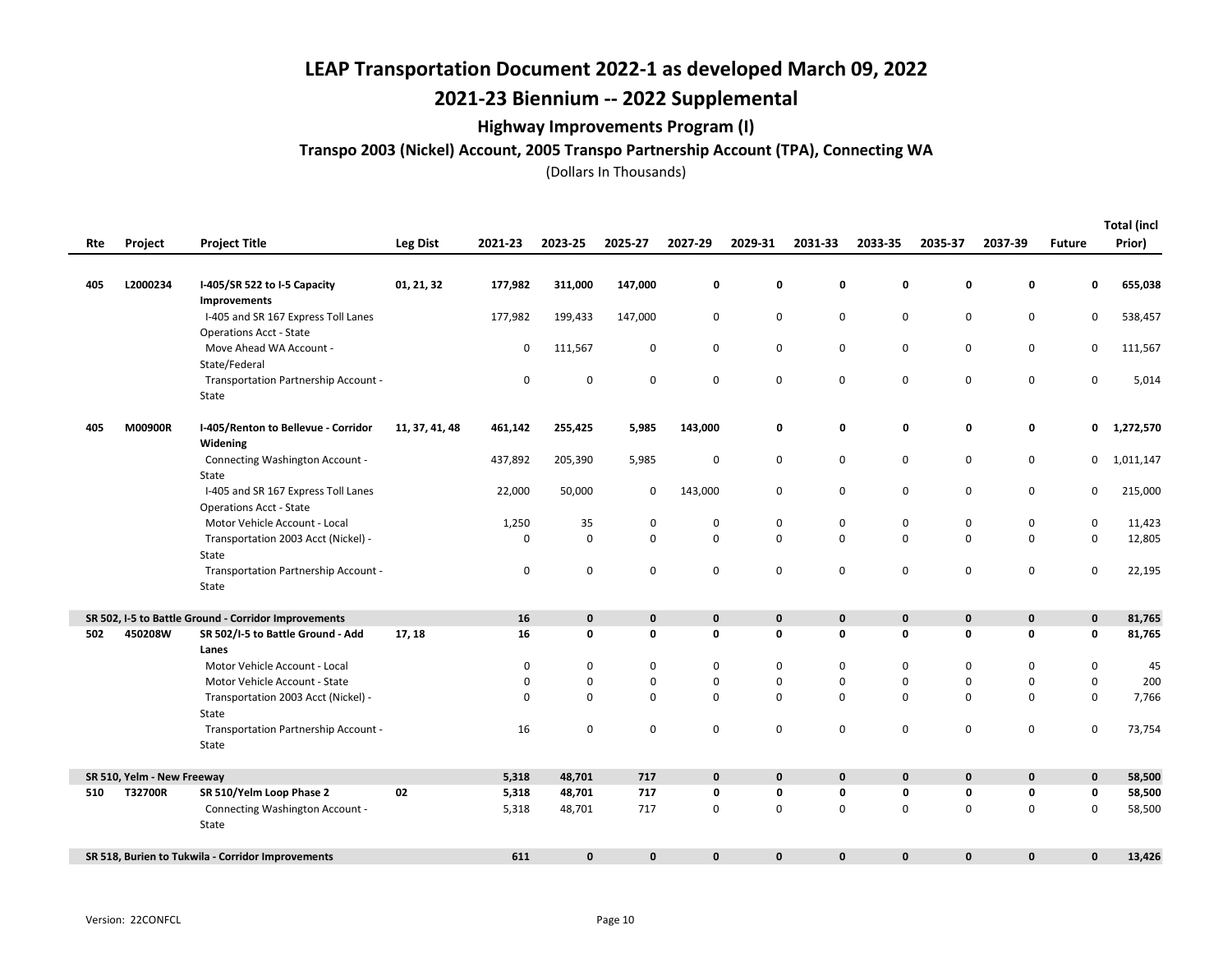## 2021-23 Biennium -- 2022 Supplemental

### Highway Improvements Program (I)

Transpo 2003 (Nickel) Account, 2005 Transpo Partnership Account (TPA), Connecting WA

| Rte | Project  | <b>Project Title</b>                                      | Leg Dist | 2021-23  | 2023-25     | 2025-27     | 2027-29   | 2029-31     | 2031-33     | 2033-35     | 2035-37     | 2037-39     | <b>Future</b> | <b>Total (incl</b><br>Prior) |
|-----|----------|-----------------------------------------------------------|----------|----------|-------------|-------------|-----------|-------------|-------------|-------------|-------------|-------------|---------------|------------------------------|
| 518 | T32800R  | SR 518 Des Moines Interchange<br>Improvement              | 33       | 611      | $\mathbf 0$ | 0           | 0         | 0           | 0           | 0           | 0           | 0           | 0             | 13,426                       |
|     |          | Connecting Washington Account -<br>State                  |          | 560      | $\mathbf 0$ | 0           | 0         | 0           | $\mathbf 0$ | 0           | 0           | 0           | 0             | 13,351                       |
|     |          | Motor Vehicle Account - Local                             |          | 51       | $\mathbf 0$ | 0           | 0         | $\mathbf 0$ | $\mathbf 0$ | $\mathbf 0$ | $\pmb{0}$   | $\mathbf 0$ | 0             | 75                           |
|     |          | SR 520, Seattle to Redmond - Corridor Improvements        |          | 472,807  | 391,456     | 337,409     | 287,198   | 237,065     | 14,913      | 0           | $\mathbf 0$ | $\mathbf 0$ | $\mathbf 0$   | 4,924,441                    |
| 520 | 8BI1003  | SR 520/Bridge Replacement and HOV 43, 48<br>(Nickel/TPA)  |          | 1,392    | 0           | 0           | 0         | 0           | 0           | 0           | 0           | 0           | 0             | 2,677,687                    |
|     |          | Motor Vehicle Account - Federal                           |          | $\Omega$ | $\Omega$    | $\Omega$    | 0         | 0           | 0           | $\Omega$    | 0           | 0           | $\Omega$      | 198,140                      |
|     |          | Motor Vehicle Account - Local                             |          | 0        | $\mathbf 0$ | $\mathbf 0$ | 0         | 0           | $\mathbf 0$ | 0           | $\Omega$    | $\mathbf 0$ | 0             | 2,592                        |
|     |          | Motor Vehicle Account - State                             |          | $\Omega$ | $\Omega$    | $\mathbf 0$ | 0         | 0           | 0           | 0           | $\Omega$    | $\mathbf 0$ | 0             | 2,575                        |
|     |          | SR 520 Corridor Account - Fed Ded -<br>USDOT - TIFIA Loan |          | $\Omega$ | $\Omega$    | $\mathbf 0$ | 0         | 0           | $\Omega$    | 0           | $\Omega$    | $\mathbf 0$ | $\mathbf 0$   | 300,001                      |
|     |          | SR 520 Corridor Account - State                           |          | 0        | 0           | 0           | 0         | 0           | 0           | 0           | $\mathbf 0$ | 0           | 0             | 662,948                      |
|     |          | SR 520 Corridor Account - State 520<br>Toll               |          | $\Omega$ | $\mathbf 0$ | $\mathbf 0$ | 0         | 0           | $\Omega$    | 0           | $\mathbf 0$ | $\mathbf 0$ | $\mathbf 0$   | 67,124                       |
|     |          | SR 520 Corridor Account - State<br>GARVEE                 |          | 0        | 0           | $\mathbf 0$ | 0         | 0           | 0           | 0           | 0           | 0           | 0             | 924,616                      |
|     |          | Transportation 2003 Acct (Nickel) -<br>State              |          | 0        | 0           | 0           | 0         | 0           | 0           | 0           | 0           | $\mathbf 0$ | 0             | 52,250                       |
|     |          | Transportation Partnership Account -<br>State             |          | 1,392    | $\mathbf 0$ | 0           | 0         | 0           | $\mathbf 0$ | 0           | $\mathbf 0$ | 0           | 0             | 467,441                      |
| 520 | L1000033 | <b>Lake Washington Congestion</b><br>Management           | 43, 48   | 287      | 0           | 0           | 0         | 0           | 0           | 0           | 0           | 0           | 0             | 86,931                       |
|     |          | Motor Vehicle Account - Federal                           |          | 168      | $\mathbf 0$ | $\mathbf 0$ | $\pmb{0}$ | 0           | $\mathbf 0$ | 0           | $\pmb{0}$   | $\mathbf 0$ | $\mathsf 0$   | 86,033                       |
|     |          | Transportation Partnership Account -<br>State             |          | 119      | $\mathbf 0$ | 0           | 0         | 0           | $\mathbf 0$ | 0           | $\pmb{0}$   | $\mathsf 0$ | 0             | 898                          |
| 520 | L1000098 | SR 520/124th St Interchange (Design<br>and Right of Way)  | - 48     | 20,743   | 16,000      | 0           | 0         | 0           | 0           | 0           | 0           | 0           | 0             | 40,900                       |
|     |          | Connecting Washington Account -<br>State                  |          | 20,743   | 16,000      | 0           | 0         | 0           | 0           | 0           | $\mathbf 0$ | $\mathbf 0$ | 0             | 40,900                       |
| 520 | L1100101 | SR 520/148th Ave NE Overlake Access 48<br>Ramp            |          | 48,797   | 0           | 0           | 0         | 0           | 0           | 0           | 0           | 0           | 0             | 68,917                       |
|     |          | Connecting Washington Account -<br>State                  |          | 47,817   | 0           | 0           | 0         | 0           | $\mathbf 0$ | 0           | $\mathbf 0$ | 0           | 0             | 67,917                       |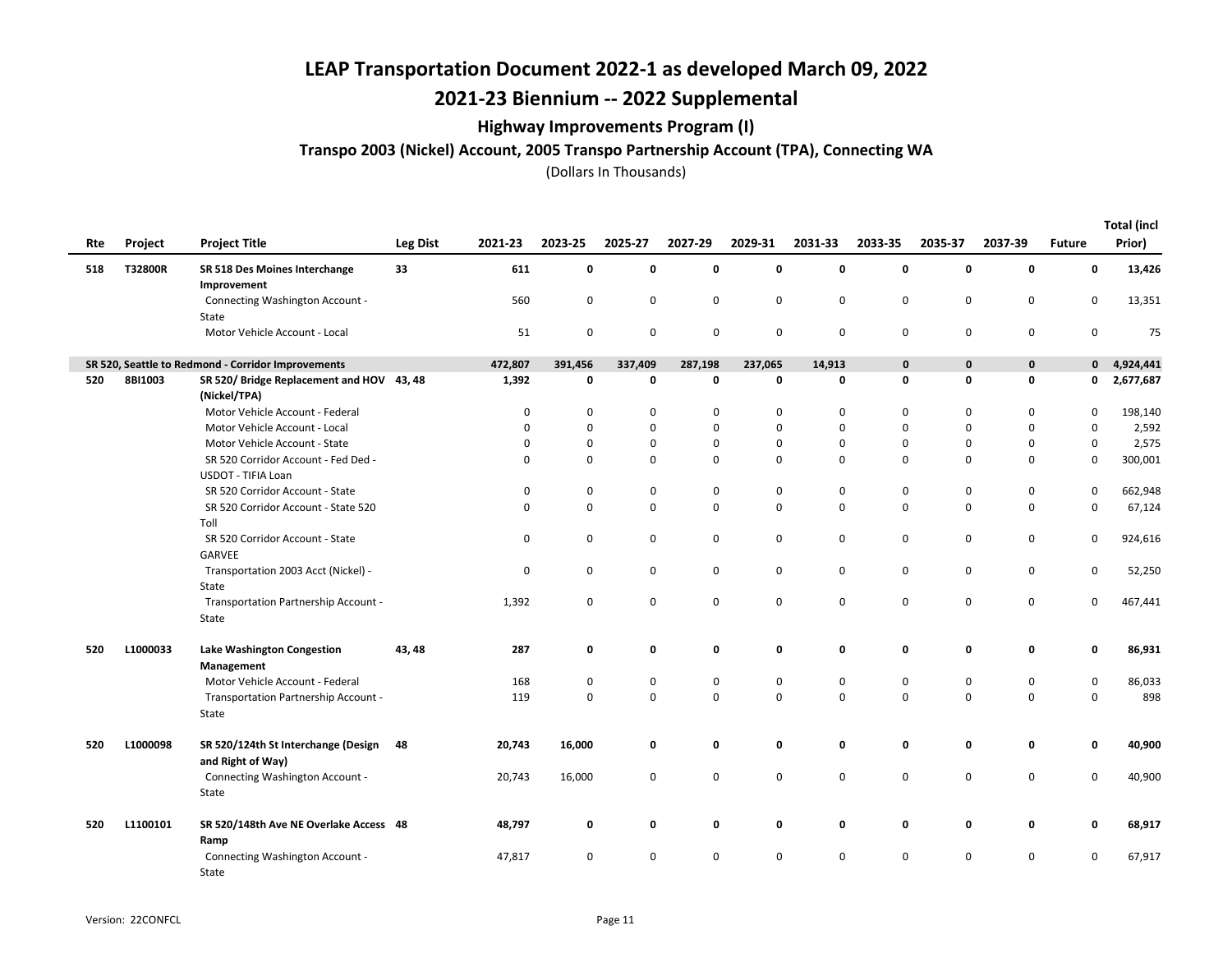## 2021-23 Biennium -- 2022 Supplemental

### Highway Improvements Program (I)

Transpo 2003 (Nickel) Account, 2005 Transpo Partnership Account (TPA), Connecting WA

|     | Project        | <b>Project Title</b>                                                | <b>Leg Dist</b> | 2021-23     | 2023-25 | 2025-27     | 2027-29     | 2029-31     | 2031-33      | 2033-35      | 2035-37      | 2037-39      | <b>Future</b>       | <b>Total (incl</b><br>Prior) |
|-----|----------------|---------------------------------------------------------------------|-----------------|-------------|---------|-------------|-------------|-------------|--------------|--------------|--------------|--------------|---------------------|------------------------------|
| Rte |                |                                                                     |                 |             |         |             |             |             |              |              |              |              |                     |                              |
|     |                | Motor Vehicle Account - Local                                       |                 | 980         | 0       | 0           | $\mathbf 0$ | $\mathsf 0$ | $\mathbf 0$  | 0            | 0            | $\mathbf 0$  | 0                   | 1,000                        |
| 520 | M00400R        | SR 520 Seattle Corridor Improvements - 43<br><b>West End</b>        |                 | 401,588     | 375,456 | 337,409     | 287,198     | 237,065     | 14,913       | 0            | 0            | 0            | 0                   | 2,050,006                    |
|     |                | Connecting Washington Account -<br>State                            |                 | 329,681     | 375,056 | 336,809     | 147,198     | 42,525      | 14,913       | 0            | 0            | $\mathbf 0$  | $\mathbf{0}$        | 1,642,499                    |
|     |                | Motor Vehicle Account - Local                                       |                 | 1,021       | 0       | 0           | $\mathbf 0$ | $\mathbf 0$ | 0            | 0            | 0            | 0            | 0                   | 1,021                        |
|     |                | Motor Vehicle Account - State                                       |                 | 0           | 0       | 0           | $\mathsf 0$ | $\mathbf 0$ | 0            | $\mathbf 0$  | 0            | 0            | 0                   | 60                           |
|     |                | Move Ahead WA Account -<br>State/Federal                            |                 | 0           | 0       | $\mathbf 0$ | 40,000      | 40,000      | 0            | $\mathbf 0$  | 0            | $\mathbf 0$  | 0                   | 80,000                       |
|     |                | SR 520 Corridor Account - State 520<br>Toll                         |                 | 70,886      | 400     | 600         | 100,000     | 154,540     | 0            | 0            | $\mathbf 0$  | $\mathbf 0$  | 0                   | 326,426                      |
|     |                | SR 522, Seattle to Monroe - Corridor Improvements                   |                 | 3,005       | 19,305  | 0           | 0           | $\bf{0}$    | 0            | 0            | 0            | $\mathbf 0$  | 0                   | 191,827                      |
| 522 | 152201C        | SR 522/I-5 to I-405 - Multimodal                                    | 01, 46          | 31          | 0       | 0           | 0           | 0           | 0            | 0            | 0            | $\mathbf 0$  | 0                   | 22,566                       |
|     |                | <b>Improvements</b>                                                 |                 |             |         |             |             |             |              |              |              |              |                     |                              |
|     |                | Motor Vehicle Account - Federal                                     |                 | $\mathbf 0$ | 0       | 0           | 0           | $\mathbf 0$ | $\mathbf 0$  | 0            | 0            | 0            | 0                   | 995                          |
|     |                | Motor Vehicle Account - Local                                       |                 | 31          | 0       | 0           | 0           | $\mathbf 0$ | 0            | $\mathbf 0$  | 0            | $\mathbf 0$  | 0                   | 1,174                        |
|     |                | Motor Vehicle Account - State                                       |                 | 0           | 0       | 0           | 0           | 0           | 0            | 0            | 0            | 0            | 0                   | 1,354                        |
|     |                | Transportation 2003 Acct (Nickel) -                                 |                 | $\mathbf 0$ | 0       | $\mathbf 0$ | 0           | $\mathbf 0$ | $\mathbf 0$  | $\mathbf 0$  | 0            | $\mathbf 0$  | 0                   | 6,003                        |
|     |                | State                                                               |                 |             |         |             |             |             |              |              |              |              |                     |                              |
|     |                | Transportation Partnership Account -                                |                 | $\pmb{0}$   | 0       | 0           | $\mathsf 0$ | $\mathbf 0$ | $\mathbf 0$  | 0            | $\mathsf 0$  | $\mathbf 0$  | 0                   | 13,040                       |
|     |                | State                                                               |                 |             |         |             |             |             |              |              |              |              |                     |                              |
| 522 | 152234E        | SR 522/Snohomish River Bridge to US 2 01, 39                        |                 | 28          | 0       | 0           | 0           | 0           | 0            | 0            | $\mathbf 0$  | $\mathbf 0$  | 0                   | 145,637                      |
|     |                | - Add Lanes                                                         |                 |             |         |             |             |             |              |              |              |              |                     |                              |
|     |                | Motor Vehicle Account - Local                                       |                 | $\mathbf 0$ | 0       | 0           | $\pmb{0}$   | $\mathsf 0$ | $\pmb{0}$    | 0            | 0            | $\mathbf 0$  | $\mathsf{O}\xspace$ | 298                          |
|     |                | Transportation 2003 Acct (Nickel) -                                 |                 | 28          | 0       | $\mathbf 0$ | $\mathbf 0$ | $\mathbf 0$ | $\mathbf 0$  | $\Omega$     | 0            | $\mathbf 0$  | 0                   | 145,339                      |
|     |                | State                                                               |                 |             |         |             |             |             |              |              |              |              |                     |                              |
| 522 | <b>NPARADI</b> | SR 522/Paradise Lk Rd Interchange & 01<br><b>Widening on SR 522</b> |                 | 2,946       | 19,305  | 0           | 0           | 0           | 0            | 0            | 0            | 0            | 0                   | 23,624                       |
|     |                | (Design/Engineering)                                                |                 |             |         |             |             |             |              |              |              |              |                     |                              |
|     |                | Connecting Washington Account -                                     |                 | 749         | 9,249   | 0           | 0           | 0           | 0            | 0            | 0            | $\mathbf 0$  | 0                   | 9,998                        |
|     |                | State                                                               |                 |             |         |             |             |             |              |              |              |              |                     |                              |
|     |                | Motor Vehicle Account - Local                                       |                 | $\mathbf 0$ | 0       | 0           | 0           | 0           | 0            | 0            | 0            | 0            | 0                   | 75                           |
|     |                | Motor Vehicle Account - State                                       |                 | 2,197       | 10,056  | 0           | $\pmb{0}$   | $\mathsf 0$ | 0            | 0            | $\mathbf 0$  | $\mathbf 0$  | 0                   | 13,551                       |
|     |                | SR 531, Smokey Point Vicinity - Improvements                        |                 | 4,054       | 21,494  | 12,719      | $\mathbf 0$ | $\mathbf 0$ | $\mathbf{0}$ | $\mathbf{0}$ | $\mathbf{0}$ | $\mathbf{0}$ | 0                   | 39,310                       |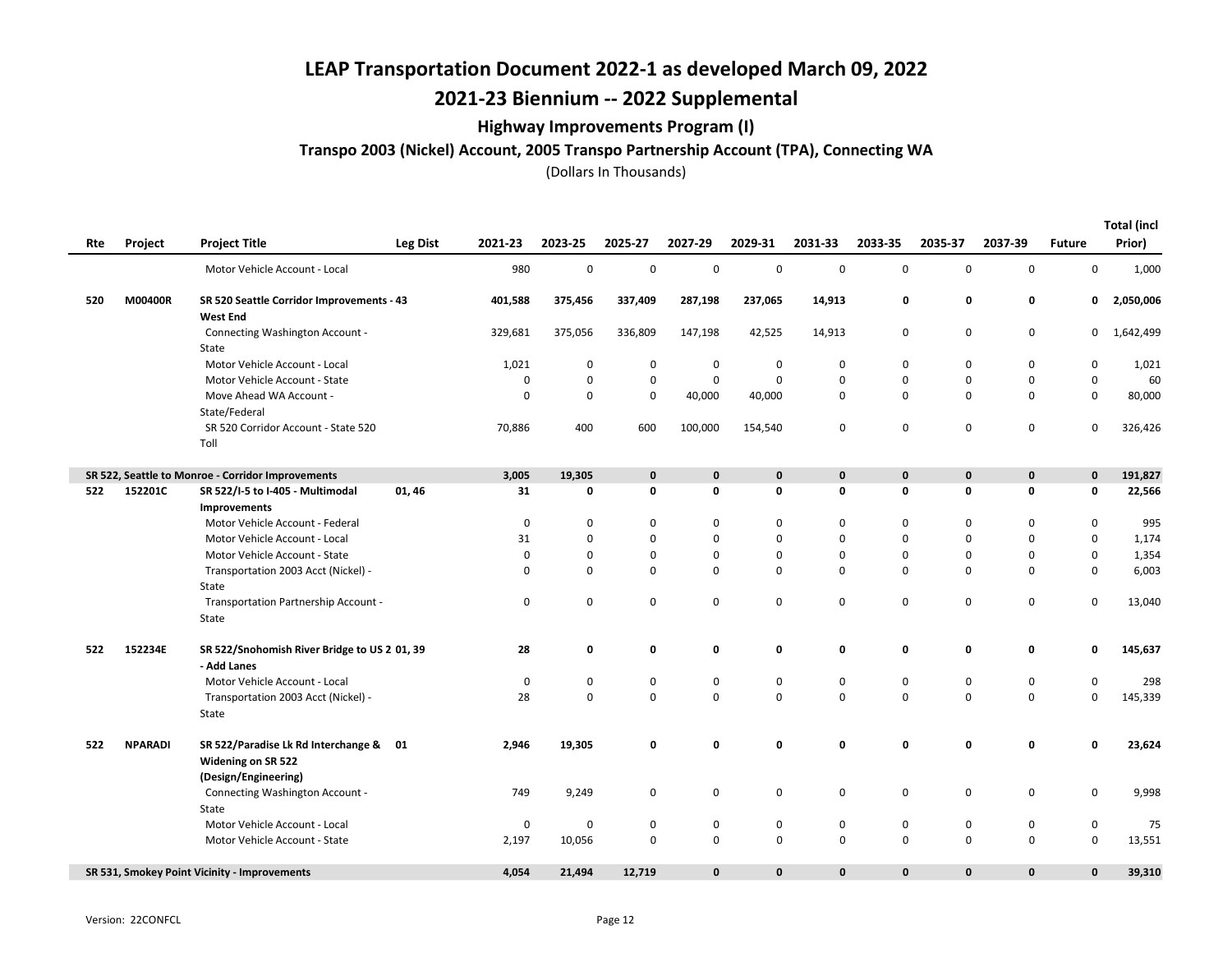## 2021-23 Biennium -- 2022 Supplemental

### Highway Improvements Program (I)

Transpo 2003 (Nickel) Account, 2005 Transpo Partnership Account (TPA), Connecting WA

| Rte                                                             | Project                              | <b>Project Title</b>                                                  | Leg Dist   | 2021-23      | 2023-25      | 2025-27      | 2027-29     | 2029-31      | 2031-33      | 2033-35      | 2035-37      | 2037-39      | <b>Future</b> | <b>Total (incl</b><br>Prior) |
|-----------------------------------------------------------------|--------------------------------------|-----------------------------------------------------------------------|------------|--------------|--------------|--------------|-------------|--------------|--------------|--------------|--------------|--------------|---------------|------------------------------|
| 531                                                             | L1000114                             | SR 531/43rd Ave NE to 67th Ave NE -<br><b>Corridor Improvements</b>   | 10, 39     | 4,054        | 21,494       | 12,719       | 0           | 0            | 0            | 0            | $\mathbf 0$  | 0            | 0             | 39,310                       |
|                                                                 |                                      | Connecting Washington Account -<br>State                              |            | 4,054        | 21,494       | 12,719       | $\mathbf 0$ | 0            | 0            | $\mathbf 0$  | $\mathbf 0$  | $\mathbf 0$  | 0             | 39,300                       |
|                                                                 |                                      | Motor Vehicle Account - Local                                         |            | 0            | 0            | 0            | $\mathbf 0$ | 0            | 0            | 0            | $\mathbf 0$  | $\mathbf 0$  | 0             | 10                           |
|                                                                 |                                      | SR 532, Camano Island to I-5 - Corridor Improvements                  |            | 1,137        | $\mathbf{0}$ | $\mathbf{0}$ | $\pmb{0}$   | $\mathbf{0}$ | $\mathbf{0}$ | $\mathbf{0}$ | $\mathbf 0$  | $\mathbf{0}$ | $\mathbf 0$   | 81,560                       |
| 532                                                             | 053255C                              | SR 532/Camano Island to I-5 Corridor 10<br><b>Improvements (TPA)</b>  |            | 1,137        | 0            | 0            | $\mathbf 0$ | $\mathbf 0$  | 0            | 0            | $\mathbf 0$  | $\mathbf 0$  | 0             | 81,560                       |
|                                                                 |                                      | Motor Vehicle Account - Local                                         |            | $\mathbf 0$  | $\mathbf 0$  | 0            | $\mathbf 0$ | 0            | 0            | $\Omega$     | $\mathbf 0$  | $\mathbf 0$  | 0             | 366                          |
|                                                                 |                                      | Motor Vehicle Account - State                                         |            | 0            | 0            | 0            | $\mathbf 0$ | 0            | 0            | $\mathbf 0$  | $\mathbf 0$  | $\mathsf 0$  | $\mathbf 0$   | 11,348                       |
|                                                                 |                                      | Transportation Partnership Account -<br>State                         |            | 1,137        | $\mathbf 0$  | 0            | $\mathbf 0$ | 0            | 0            | $\Omega$     | $\Omega$     | $\mathbf 0$  | $\mathbf 0$   | 69,846                       |
|                                                                 |                                      | SR 539, Bellingham North - Corridor Improvements                      |            | $\mathbf{0}$ | 6,846        | 26,154       | 7,000       | $\mathbf 0$  | $\mathbf{0}$ | $\mathbf{0}$ | $\mathbf{0}$ | $\mathbf{0}$ | $\mathbf 0$   | 40,000                       |
| 539                                                             | L2000118                             | SR 539/Guide Meridian                                                 | 42         | 0            | 6,846        | 26,154       | 7,000       | 0            | 0            | 0            | $\mathbf 0$  | 0            | 0             | 40,000                       |
|                                                                 |                                      | Connecting Washington Account -<br>State                              |            | 0            | 6,846        | 26,154       | 7,000       | 0            | 0            | 0            | $\mathbf 0$  | $\mathbf 0$  | 0             | 40,000                       |
| <b>Complete Puget Sound Core HOV System - Multiple Highways</b> |                                      |                                                                       |            | 35,153       | 11,257       | 66,361       | 11,562      | $\mathbf 0$  | $\mathbf{0}$ | $\mathbf{0}$ | $\mathbf 0$  | $\mathbf 0$  | 0             | 129,451                      |
| 167                                                             | 316706C                              | SR 167/SR 410 to SR 18 - Congestion<br>Management                     | 25, 30, 31 | 35,153       | 11,257       | 66,361       | 11,562      | $\mathbf 0$  | 0            | 0            | $\mathbf 0$  | 0            | 0             | 129,451                      |
|                                                                 |                                      | I-405 and SR 167 Express Toll Lanes<br><b>Operations Acct - State</b> |            | 17,900       | 10,000       | 60,000       | 10,000      | 0            | 0            | 0            | $\mathbf 0$  | $\mathbf 0$  | 0             | 99,978                       |
|                                                                 |                                      | Motor Vehicle Account - Federal                                       |            | 16,984       | $\pmb{0}$    | $\mathbf 0$  | 0           | 0            | 0            | 0            | 0            | 0            | 0             | 19,938                       |
|                                                                 |                                      | Motor Vehicle Account - State                                         |            | 269          | 0            | $\mathbf 0$  | $\mathbf 0$ | 0            | 0            | 0            | $\mathbf 0$  | $\mathbf 0$  | $\mathsf 0$   | 355                          |
|                                                                 |                                      | Transportation Partnership Account -<br>State                         |            | $\mathbf 0$  | 1,257        | 6,361        | 1,562       | 0            | 0            | 0            | $\mathbf 0$  | $\mathbf 0$  | $\mathbf 0$   | 9,180                        |
|                                                                 | <b>Studies &amp; System Analysis</b> |                                                                       |            | 115          | $\mathbf 0$  | $\mathbf{0}$ | $\mathbf 0$ | $\mathbf{0}$ | $\mathbf{0}$ | $\mathbf{0}$ | $\mathbf 0$  | $\mathbf 0$  | 0             | 3,501                        |
| 002                                                             | L1000158                             | <b>US 2 Trestle IJR</b>                                               | 44         | 115          | $\mathbf 0$  | 0            | $\mathbf 0$ | 0            | 0            | 0            | $\mathbf 0$  | $\mathbf 0$  | 0             | 3,501                        |
|                                                                 |                                      | Motor Vehicle Account - State                                         |            | 0            | 0            | 0            | $\mathbf 0$ | 0            | 0            | 0            | $\mathbf 0$  | $\mathbf 0$  | 0             | 1,500                        |
|                                                                 |                                      | Transportation Partnership Account -<br>State                         |            | 115          | $\mathbf 0$  | $\Omega$     | $\mathbf 0$ | 0            | $\Omega$     | $\Omega$     | $\Omega$     | $\Omega$     | $\mathbf 0$   | 2,001                        |
|                                                                 |                                      | Safety - Interchange Improvements (New & Rebuilt)                     |            | 13,677       | $\mathbf 0$  | $\mathbf{0}$ | $\mathbf 0$ | $\mathbf 0$  | $\mathbf{0}$ | $\mathbf{0}$ | $\mathbf 0$  | $\mathbf 0$  | $\mathbf 0$   | 19,339                       |
| 395                                                             | L2000127                             | US 395/Ridgeline Intersection                                         | 08, 16     | 13,677       | 0            | 0            | 0           | 0            | 0            | 0            | $\mathbf 0$  | 0            | 0             | 19,339                       |
|                                                                 |                                      | Connecting Washington Account -<br>State                              |            | 11,004       | $\Omega$     | $\Omega$     | $\mathbf 0$ | $\Omega$     | $\Omega$     | $\Omega$     | $\Omega$     | $\Omega$     | $\Omega$      | 15,000                       |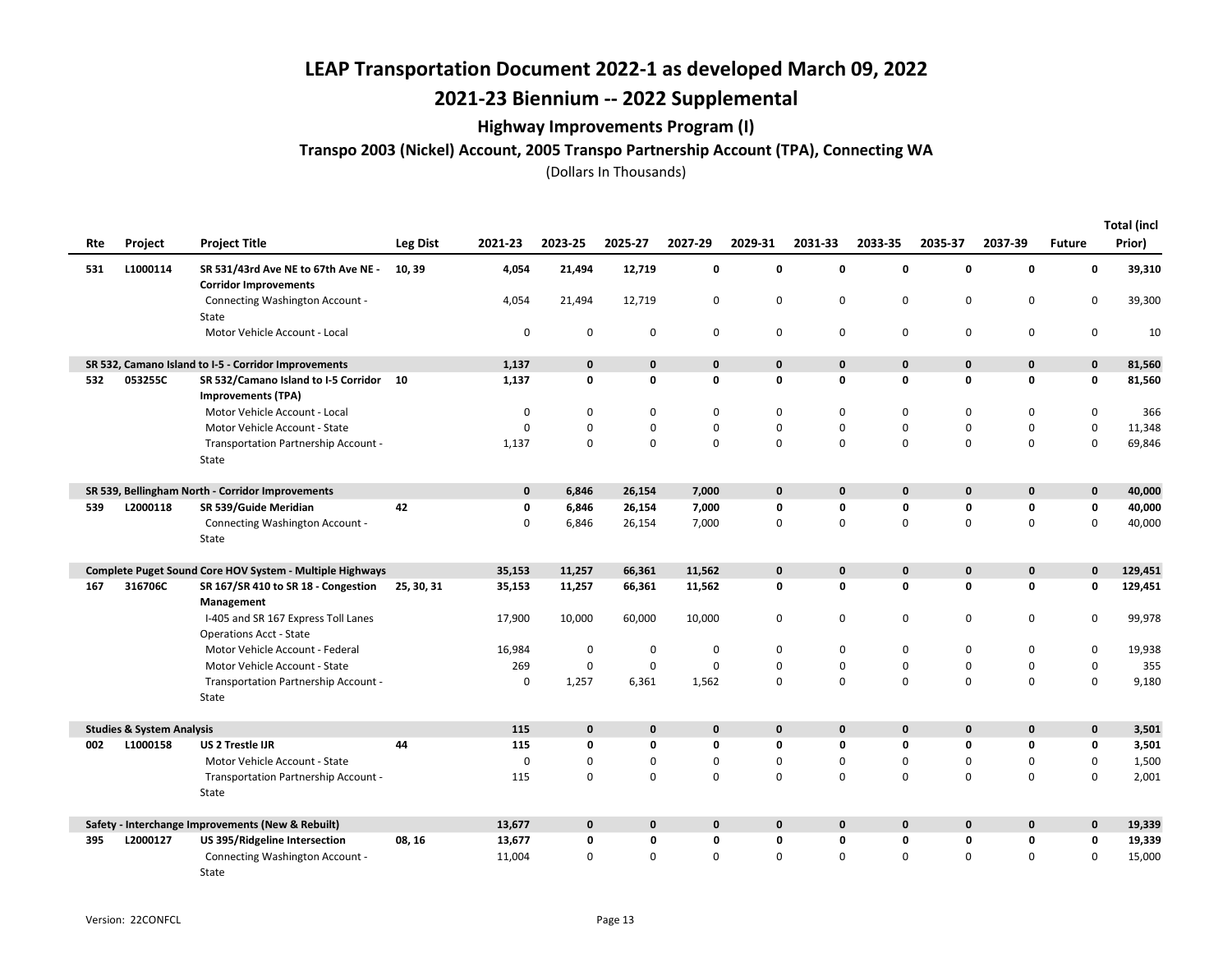## 2021-23 Biennium -- 2022 Supplemental

### Highway Improvements Program (I)

Transpo 2003 (Nickel) Account, 2005 Transpo Partnership Account (TPA), Connecting WA

|     |                |                                                           |                 |             |         |             |             |             |             |             |             |             |               | <b>Total (incl</b> |
|-----|----------------|-----------------------------------------------------------|-----------------|-------------|---------|-------------|-------------|-------------|-------------|-------------|-------------|-------------|---------------|--------------------|
| Rte | Project        | <b>Project Title</b>                                      | <b>Leg Dist</b> | 2021-23     | 2023-25 | 2025-27     | 2027-29     | 2029-31     | 2031-33     | 2033-35     | 2035-37     | 2037-39     | <b>Future</b> | Prior)             |
|     |                | Motor Vehicle Account - Federal                           |                 | 698         | 0       | 0           | $\mathbf 0$ | $\mathbf 0$ | 0           | 0           | 0           | $\mathbf 0$ | 0             | 1,945              |
|     |                | Motor Vehicle Account - Local                             |                 | 1,975       | 0       | 0           | $\mathsf 0$ | 0           | $\mathbf 0$ | 0           | 0           | $\mathbf 0$ | 0             | 2,394              |
|     |                | Safety - Interchange, Intersection & Spot Improvements    |                 | 110,946     | 223,035 | 25,860      | 6,000       | 24,000      | $\mathbf 0$ | $\mathbf 0$ | 0           | $\mathbf 0$ | 0             | 422,185            |
| 002 | N00200R        | US Hwy 2 Safety                                           | 39              | 7,185       | 9,531   | 0           | 0           | 0           | 0           | 0           | 0           | $\mathbf 0$ | 0             | 19,000             |
|     |                | Connecting Washington Account -<br>State                  |                 | 7,185       | 9,531   | 0           | $\mathbf 0$ | 0           | 0           | 0           | 0           | $\mathbf 0$ | 0             | 16,998             |
|     |                | Motor Vehicle Account - State                             |                 | 0           | 0       | 0           | $\mathbf 0$ | 0           | 0           | 0           | 0           | 0           | 0             | 2,002              |
| 020 | L2000169       | SR 20/Oak Harbor to Swantown<br>Roundabout                | 10              | 0           | 0       | 0           | 6,000       | 24,000      | 0           | 0           | 0           | $\mathbf 0$ | 0             | 30,000             |
|     |                | Connecting Washington Account -<br>State                  |                 | $\mathbf 0$ | 0       | 0           | 6,000       | 24,000      | $\mathbf 0$ | $\mathbf 0$ | $\mathbf 0$ | $\mathbf 0$ | 0             | 30,000             |
| 026 | L2000057       | SR 26/Dusty to Colfax - Add Climbing<br>Lanes             | 09              | 9,670       | 0       | 0           | 0           | 0           | 0           | 0           | 0           | $\mathbf 0$ | 0             | 11,150             |
|     |                | Connecting Washington Account -<br>State                  |                 | 9,670       | 0       | 0           | 0           | 0           | 0           | 0           | 0           | $\mathbf 0$ | 0             | 11,150             |
| 090 | L1000113       | I-90/SR 18 Interchange Improvements 05                    |                 | 67,283      | 126,519 | 0           | 0           | 0           | 0           | 0           | 0           | 0           | 0             | 210,527            |
|     |                | Connecting Washington Account -<br>State                  |                 | $\mathbf 0$ | 0       | 0           | 0           | $\mathsf 0$ | $\mathbf 0$ | 0           | 0           | $\mathbf 0$ | 0             | 5,210              |
|     |                | Motor Vehicle Account - Local                             |                 | 0           | 0       | 0           | 0           | 0           | 0           | 0           | 0           | 0           | 0             | 533                |
|     |                | Special Category C Account - State<br>Restr               |                 | 67,283      | 126,519 | 0           | 0           | 0           | $\mathbf 0$ | 0           | 0           | $\mathbf 0$ | 0             | 204,784            |
| 125 | L2000170       | SR 125/9th Street Plaza - Intersection 16<br>Improvements |                 | 3,199       | 0       | 0           | 0           | 0           | 0           | 0           | 0           | $\mathbf 0$ | 0             | 5,891              |
|     |                | Connecting Washington Account -<br>State                  |                 | 2,043       | 0       | $\mathbf 0$ | 0           | 0           | $\mathbf 0$ | 0           | 0           | 0           | 0             | 3,944              |
|     |                | Motor Vehicle Account - Federal                           |                 | 1,156       | 0       | 0           | 0           | 0           | $\mathbf 0$ | $\mathbf 0$ | $\mathbf 0$ | $\mathbf 0$ | 0             | 1,947              |
| 432 | L2000091       | SR 432 Longview Grade Crossing                            | 19              | 10,943      | 55,615  | 25,860      | 0           | 0           | 0           | 0           | 0           | 0           | 0             | 98,420             |
|     |                | Connecting Washington Account -<br>State                  |                 | 10,943      | 55,615  | 25,860      | 0           | $\mathbf 0$ | $\mathbf 0$ | $\mathbf 0$ | $\Omega$    | $\mathbf 0$ | 0             | 98,420             |
| 526 | <b>N52600R</b> | SR 526 Corridor Improvements                              | 38              | 12,666      | 31,370  | 0           | 0           | $\Omega$    | 0           | O           | 0           | $\Omega$    | O             | 47,197             |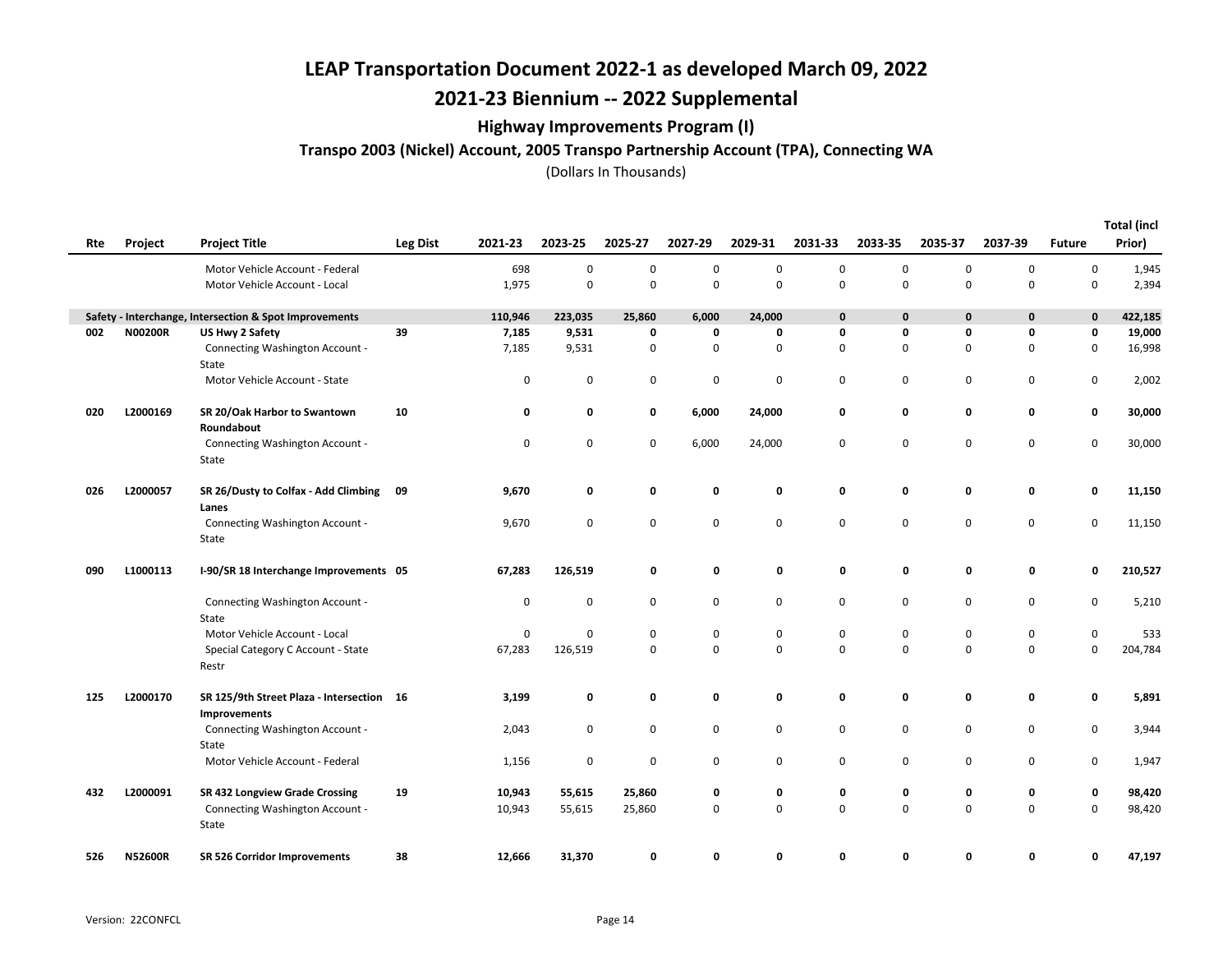## 2021-23 Biennium -- 2022 Supplemental

### Highway Improvements Program (I)

Transpo 2003 (Nickel) Account, 2005 Transpo Partnership Account (TPA), Connecting WA

|     |                                       |                                                                        |                 |         |             |              |             |                |              |              |              |             |               | <b>Total (incl</b> |
|-----|---------------------------------------|------------------------------------------------------------------------|-----------------|---------|-------------|--------------|-------------|----------------|--------------|--------------|--------------|-------------|---------------|--------------------|
| Rte | <b>Project</b>                        | <b>Project Title</b>                                                   | <b>Leg Dist</b> | 2021-23 | 2023-25     | 2025-27      | 2027-29     | 2029-31        | 2031-33      | 2033-35      | 2035-37      | 2037-39     | <b>Future</b> | Prior)             |
|     |                                       | Connecting Washington Account -<br>State                               |                 | 12,666  | 31,370      | 0            | $\mathsf 0$ | 0              | $\mathbf 0$  | $\mathbf 0$  | $\mathsf 0$  | $\mathbf 0$ | 0             | 47,197             |
|     | <b>Safety - Roadside Improvements</b> |                                                                        |                 | 4,731   | $\mathbf 0$ | $\mathbf{0}$ | $\mathbf 0$ | $\mathbf 0$    | $\mathbf{0}$ | $\mathbf{0}$ | $\mathbf 0$  | $\mathbf 0$ | $\mathbf 0$   | 18,650             |
| 195 | L2000058                              | US 195/Colfax to Spangle - Add Passing 09<br>Lane                      |                 | 363     | $\mathbf 0$ | 0            | $\mathbf 0$ | 0              | 0            | 0            | $\mathbf 0$  | $\Omega$    | 0             | 11,650             |
|     |                                       | Connecting Washington Account -<br>State                               |                 | 363     | $\mathbf 0$ | $\mathbf 0$  | 0           | 0              | $\mathbf 0$  | $\mathbf 0$  | 0            | $\mathbf 0$ | 0             | 11,609             |
|     |                                       | Motor Vehicle Account - State                                          |                 | 0       | $\mathbf 0$ | 0            | 0           | 0              | $\mathbf 0$  | 0            | 0            | 0           | 0             | 41                 |
| 501 | L2000117                              | SR 501/I-5 to Port of Vancouver                                        | 49              | 4,368   | 0           | 0            | 0           | 0              | 0            | 0            | 0            | 0           | 0             | 7,000              |
|     |                                       | Connecting Washington Account -<br>State                               |                 | 4,368   | 0           | $\Omega$     | $\mathbf 0$ | 0              | $\Omega$     | $\Omega$     | $\mathbf 0$  | $\mathbf 0$ | 0             | 7,000              |
|     |                                       | <b>Environmental - Fish Barrier Removal &amp; Chronic Deficiencies</b> |                 | 625,000 | 221,272     | 19,454       | 11,072      | 65             | $\mathbf{0}$ | $\mathbf{0}$ | $\mathbf 0$  | $\mathbf 0$ | $\mathbf{0}$  | 1,345,255          |
| 998 | 0BI4001                               | <b>Fish Passage Barrier Removal</b>                                    | 99              | 625,000 | 221,272     | 19,454       | 11,072      | 65             | 0            | $\mathbf 0$  | 0            | 0           | 0             | 1,345,255          |
|     |                                       | Motor Vehicle Account - Federal                                        |                 | 35,263  | 78,112      | 19,034       | 10,849      | 63             | 0            | $\Omega$     | $\mathbf 0$  | $\Omega$    | $\mathbf 0$   | 335,694            |
|     |                                       | Motor Vehicle Account - Local                                          |                 | 5,618   | 0           | 0            | $\mathbf 0$ | 0              | 0            | $\mathbf 0$  | 0            | 0           | 0             | 18,603             |
|     |                                       | Motor Vehicle Account - State                                          |                 | 149,776 | 1,293       | 420          | 223         | $\overline{2}$ | $\mathbf 0$  | 0            | 0            | 0           | 0             | 162,003            |
|     |                                       | Transportation Partnership Account -<br>State                          |                 | 9,016   | $\mathbf 0$ | 0            | 0           | $\mathbf 0$    | 0            | $\mathbf 0$  | $\mathbf 0$  | 0           | 0             | 37,878             |
|     |                                       | Connecting Washington Account -<br>State                               |                 | 25,327  | 141,867     | 0            | 0           | 0              | $\mathbf 0$  | $\mathbf 0$  | 0            | 0           | 0             | 391,077            |
|     |                                       | Coronavirus State Fiscal Recovery -<br>Federal                         |                 | 400,000 | $\mathbf 0$ | $\mathbf 0$  | $\mathsf 0$ | 0              | $\mathbf 0$  | $\mathbf 0$  | $\mathbf 0$  | $\mathbf 0$ | 0             | 400,000            |
|     |                                       | <b>Environmental - Stormwater &amp; Mitigation Sites</b>               |                 | 12,723  | 6,161       | 3,348        | 3,098       | 44             | $\mathbf{0}$ | $\mathbf{0}$ | $\mathbf{0}$ | $\mathbf 0$ | $\mathbf{0}$  | 50,832             |
| 000 | 0BI4003                               | <b>Stormwater &amp; Mitigation Site</b><br>Improvements                | 99              | 8,375   | 4,220       | 3,000        | 3,000       | 0              | 0            | 0            | 0            | 0           | 0             | 34,204             |
|     |                                       | Motor Vehicle Account - State                                          |                 | 1,667   | 3,086       | 3,000        | 3,000       | 0              | $\mathbf 0$  | 0            | 0            | 0           | 0             | 21,989             |
|     |                                       | Transportation Partnership Account -<br>State                          |                 | 308     | 0           | 0            | 0           | 0              | $\mathbf 0$  | $\mathbf 0$  | $\mathbf 0$  | 0           | 0             | 308                |
|     |                                       | Connecting Washington Account -<br>State                               |                 | 131     | 0           | 0            | $\mathbf 0$ | 0              | 0            | 0            | 0            | 0           | 0             | 131                |
|     |                                       | Motor Vehicle Account - Federal                                        |                 | 5,945   | 818         | $\mathbf 0$  | $\mathbf 0$ | 0              | $\mathbf 0$  | $\mathbf 0$  | 0            | 0           | 0             | 11,091             |
|     |                                       | Motor Vehicle Account - Local                                          |                 | 324     | 316         | 0            | $\mathbf 0$ | 0              | $\mathbf 0$  | $\mathbf 0$  | 0            | 0           | 0             | 685                |
| 000 | <b>OBI4ENV</b>                        | <b>Environmental Mitigation Reserve -</b><br>Nickel/TPA/CWA            | 99              | 4,348   | 1.941       | 348          | 98          | 44             | 0            | 0            | 0            | 0           | 0             | 16,628             |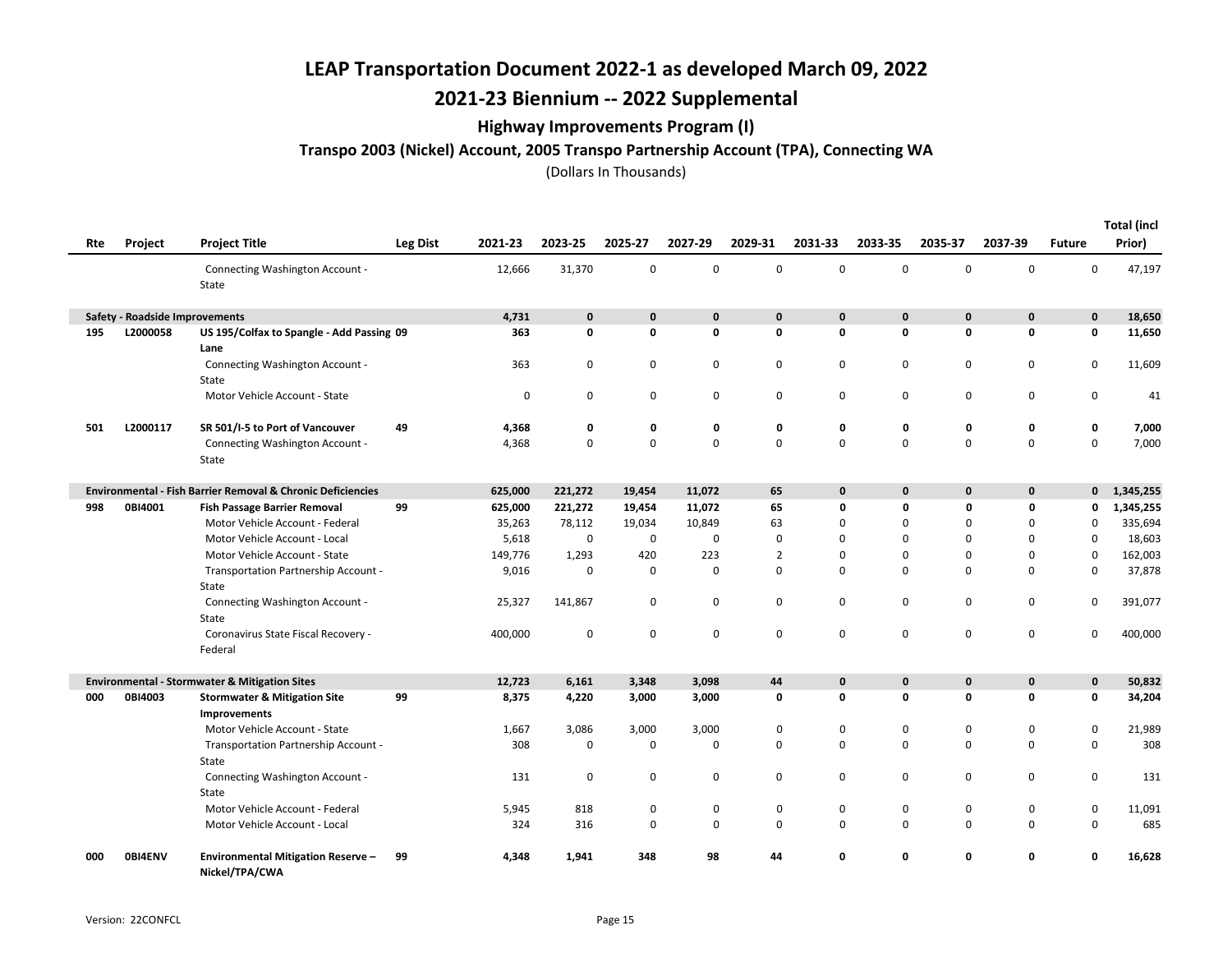## 2021-23 Biennium -- 2022 Supplemental

### Highway Improvements Program (I)

### Transpo 2003 (Nickel) Account, 2005 Transpo Partnership Account (TPA), Connecting WA

|       |          |                                          |                 |         |         |              |         |              |         |              |              |              |             | <b>Total (incl</b> |
|-------|----------|------------------------------------------|-----------------|---------|---------|--------------|---------|--------------|---------|--------------|--------------|--------------|-------------|--------------------|
| Rte   | Project  | <b>Project Title</b>                     | <b>Leg Dist</b> | 2021-23 | 2023-25 | 2025-27      | 2027-29 | 2029-31      | 2031-33 | 2033-35      | 2035-37      | 2037-39      | Future      | Prior)             |
|       |          | Connecting Washington Account -          |                 | 1,147   | 643     | 261          | 82      | 43           | 0       | 0            | 0            | 0            | 0           | 2,431              |
|       |          | State                                    |                 |         |         |              |         |              |         |              |              |              |             |                    |
|       |          | Motor Vehicle Account - State            |                 | 0       | 0       | 0            | 0       | 0            | 0       | 0            | 0            | 0            | $\mathbf 0$ |                    |
|       |          | Transportation 2003 Acct (Nickel) -      |                 | 338     | 317     | $\mathbf 0$  | 0       | 0            | 0       | 0            | 0            | 0            | 0           | 4,115              |
|       |          | State                                    |                 |         |         |              |         |              |         |              |              |              |             |                    |
|       |          | Transportation Partnership Account -     |                 | 2,863   | 981     | 87           | 16      | $\mathbf{1}$ | 0       | 0            | 0            | 0            | 0           | 10,081             |
|       |          | State                                    |                 |         |         |              |         |              |         |              |              |              |             |                    |
|       |          |                                          |                 |         |         |              |         |              |         |              |              |              |             |                    |
| Other |          |                                          |                 | 1,500   | 23,000  | $\mathbf{0}$ | 0       | $\mathbf 0$  | 0       | $\mathbf{0}$ | $\mathbf{0}$ | $\mathbf{0}$ | $\mathbf 0$ | 24,500             |
| 224   | L1000291 | SR 224/ Red Mountain Improvements 08, 16 |                 | 1,500   | 23,000  | 0            | 0       | 0            | 0       | 0            | 0            | 0            | 0           | 24,500             |
|       |          | Connecting Washington Account -          |                 | 1,500   | 23,000  | 0            | 0       | 0            | 0       | 0            | 0            | $\mathbf 0$  | $\mathbf 0$ | 24,500             |
|       |          | State                                    |                 |         |         |              |         |              |         |              |              |              |             |                    |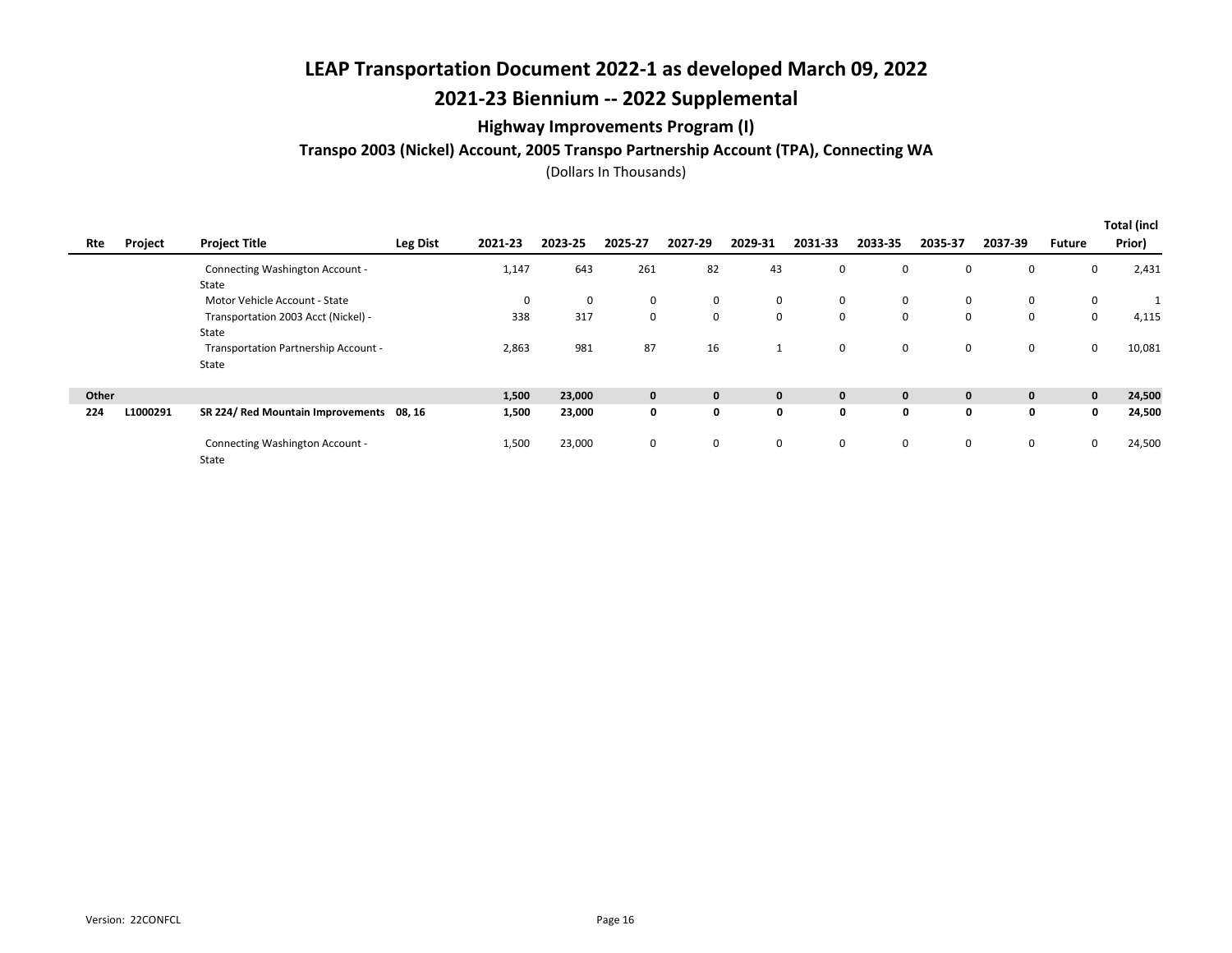## 2021-23 Biennium -- 2022 Supplemental

#### Highway Preservation Program (P)

Transpo 2003 (Nickel) Account, 2005 Transpo Partnership Account (TPA), Connecting WA

| Rte | Project                                 | <b>Project Title</b>                                                              | <b>Leg Dist</b> | 2021-23     | 2023-25 | 2025-27     | 2027-29     | 2029-31     | 2031-33      | 2033-35      | 2035-37     | 2037-39      | <b>Future</b> | <b>Total (incl</b><br>Prior) |
|-----|-----------------------------------------|-----------------------------------------------------------------------------------|-----------------|-------------|---------|-------------|-------------|-------------|--------------|--------------|-------------|--------------|---------------|------------------------------|
|     | <b>Highway Preservation Program (P)</b> |                                                                                   |                 | 389,324     | 366,099 | 380,194     | 364,766     | 376,692     | 232,567      | 233,992      | 225,412     | $\mathbf{0}$ | 0             | 3,721,473                    |
|     | SR 104, Hood Canal Bridge               |                                                                                   |                 | 151         | 175     | 76          | $\pmb{0}$   | $\mathbf 0$ | $\mathbf{0}$ | $\mathbf{0}$ | $\mathbf 0$ | $\mathbf 0$  | $\mathbf{0}$  | 6,487                        |
| 104 | 310407D                                 | <b>SR104/Port Angeles Graving Dock</b><br><b>Settlement and Remediation</b>       | 24              | 151         | 175     | 76          | 0           | $\mathbf 0$ | 0            | 0            | 0           | 0            | 0             | 6,487                        |
|     |                                         | Motor Vehicle Account - State                                                     |                 | 151         | 175     | 76          | $\mathbf 0$ | 0           | 0            | $\Omega$     | $\mathbf 0$ | 0            | 0             | 770                          |
|     |                                         | Transportation Partnership Account -<br>State                                     |                 | $\mathbf 0$ | 0       | $\Omega$    | $\mathbf 0$ | $\mathbf 0$ | $\Omega$     | $\Omega$     | $\Omega$    | $\mathbf 0$  | 0             | 5,717                        |
|     |                                         | <b>Preservation - Program Support Activities</b>                                  |                 | 62,906      | 64,206  | 65,495      | 66,774      | 68,154      | 69,567       | 70,992       | 72,412      | $\mathbf 0$  | 0             | 897,216                      |
| 999 | 095901W                                 | <b>Set Aside for Preservation Program</b><br><b>Support Activities</b>            | 99              | 62,906      | 64,206  | 65,495      | 66,774      | 68,154      | 69,567       | 70,992       | 72,412      | 0            | 0             | 897,216                      |
|     |                                         | Connecting Washington Account -<br>State                                          |                 | 13,893      | 13,007  | 15,683      | 16,568      | 17,522      | 18,500       | 19,485       | 19,875      | 0            | 0             | 147,047                      |
|     |                                         | Motor Vehicle Account - Federal                                                   |                 | 19,398      | 19,799  | 20,197      | 20,591      | 21,017      | 21,452       | 21,892       | 22,330      | 0            | $\mathbf 0$   | 307,811                      |
|     |                                         | Motor Vehicle Account - Local                                                     |                 | 0           | 0       | 0           | 0           | 0           | 0            | 0            | 0           | 0            | 0             | 36                           |
|     |                                         | Motor Vehicle Account - State                                                     |                 | 29,615      | 31,400  | 29,615      | 29,615      | 29,615      | 29,615       | 29,615       | 30,207      | $\mathbf 0$  | $\pmb{0}$     | 442,292                      |
|     |                                         | Transportation Partnership Account -<br>State                                     |                 | $\mathbf 0$ | 0       | $\mathbf 0$ | $\mathbf 0$ | $\mathsf 0$ | $\mathbf 0$  | 0            | 0           | $\mathbf 0$  | 0             | 30                           |
|     |                                         | Road Preservation - Concrete/Dowel Bar Retrofit                                   |                 | 68,463      | 128,759 | 143,000     | 139,000     | 152,000     | 153,000      | 153,000      | 153,000     | 0            | $\mathbf{0}$  | 1,472,424                    |
| 000 | 0BP1003                                 | <b>Concrete Roadways Preservation</b>                                             | 99              | 68,463      | 128,759 | 143,000     | 139,000     | 152,000     | 153,000      | 153,000      | 153,000     | 0            | 0             | 1,472,424                    |
|     |                                         | Highway Safety Account - State                                                    |                 | $\mathsf 0$ | 0       | 0           | $\mathbf 0$ | $\mathbf 0$ | $\mathbf 0$  | 0            | $\mathbf 0$ | 0            | 0             | 37                           |
|     |                                         | Motor Vehicle Account - Federal                                                   |                 | 12,162      | 109,000 | 142,000     | 138,000     | 151,000     | 152,000      | 152,000      | 152,000     | 0            | 0             | 1,270,183                    |
|     |                                         | Motor Vehicle Account - State                                                     |                 | 2,390       | 1,000   | 1,000       | 1,000       | 1,000       | 1,000        | 1,000        | 1,000       | 0            | 0             | 19,608                       |
|     |                                         | Transportation 2003 Acct (Nickel) -<br>State                                      |                 | 53,911      | 18,759  | $\mathbf 0$ | $\mathbf 0$ | 0           | $\mathbf 0$  | $\mathbf 0$  | $\mathbf 0$ | $\mathbf 0$  | 0             | 182,596                      |
|     | <b>Bridge Preservation - Repair</b>     |                                                                                   |                 | 16,341      | 10,306  | 6,346       | $\mathbf 0$ | $\mathbf 0$ | $\mathbf{0}$ | $\mathbf{0}$ | $\mathbf 0$ | $\mathbf{0}$ | 0             | 54,048                       |
| 107 | L2000116                                | SR 107/Chehalis River Bridge (S.<br>Montesano Bridge) Approach and Rail<br>Repair | 19              | 2,296       | 0       | 0           | 0           | $\mathbf 0$ | 0            | 0            | $\mathbf 0$ | $\mathbf 0$  | 0             | 21,848                       |
|     |                                         | Connecting Washington Account -<br>State                                          |                 | 2,296       | 0       | 0           | 0           | 0           | 0            | 0            | $\mathbf 0$ | 0            | 0             | 21,848                       |
| 155 | L2000203                                | SR 155/Omak Bridge Rehabilitation                                                 | 07              | 1,299       | 7,973   | 6,346       | 0           | 0           | 0            | 0            | 0           | 0            | 0             | 15,800                       |
|     |                                         | Connecting Washington Account -                                                   |                 | 1,299       | 7,973   | 6,346       | $\mathbf 0$ | 0           | 0            | 0            | $\mathbf 0$ | $\mathsf 0$  | 0             | 15,800                       |
|     |                                         | State                                                                             |                 |             |         |             |             |             |              |              |             |              |               |                              |
| 241 | L2000174                                | SR 241/Mabton Bridge                                                              | 15              | 12,746      | 2,333   | 0           | 0           | 0           | 0            | 0            | 0           | 0            | 0             | 16,400                       |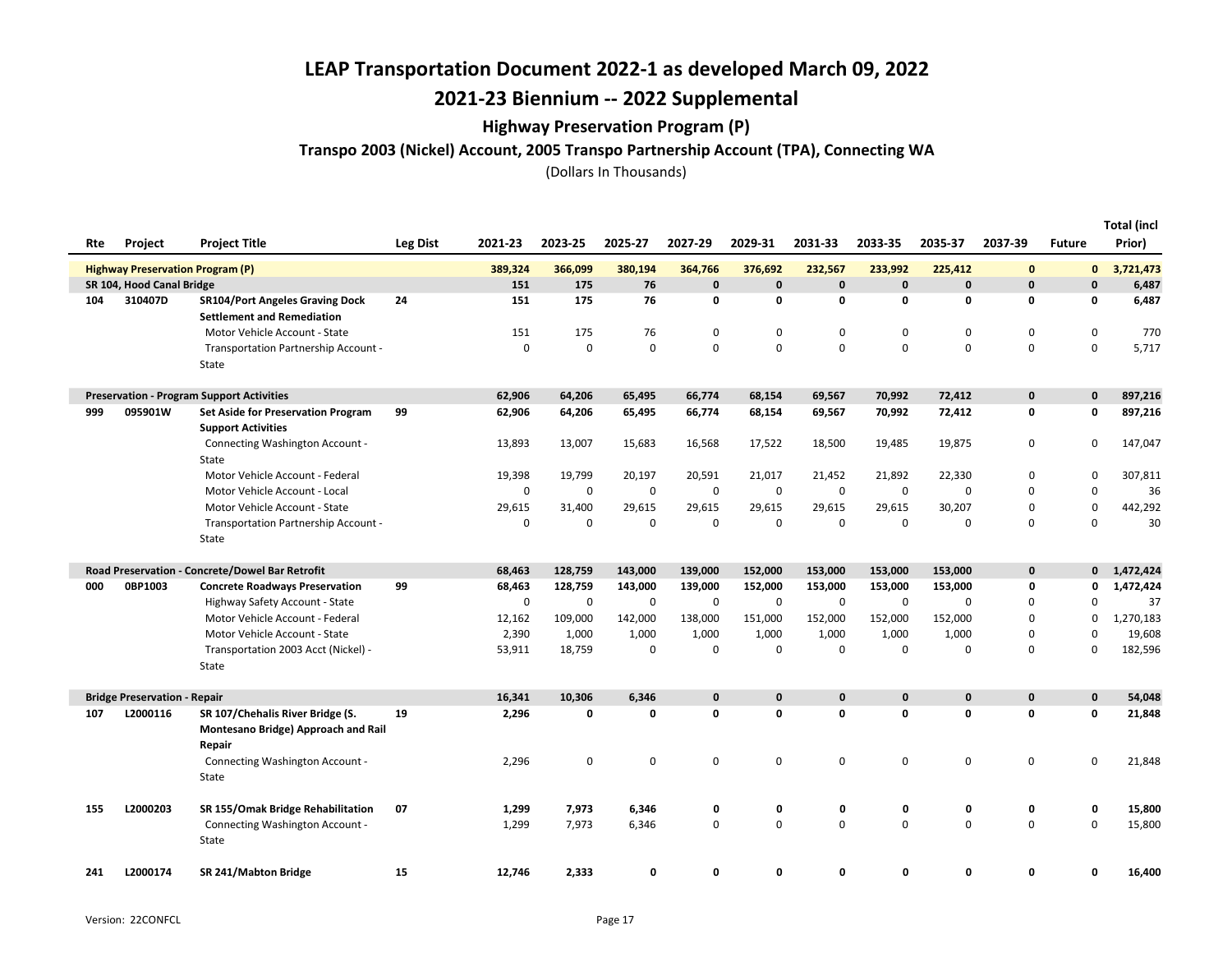## 2021-23 Biennium -- 2022 Supplemental

### Highway Preservation Program (P)

### Transpo 2003 (Nickel) Account, 2005 Transpo Partnership Account (TPA), Connecting WA

|     |                              |                                                                         |                 |             |             |             |             |             |             |              |             |             |               | <b>Total (incl</b> |
|-----|------------------------------|-------------------------------------------------------------------------|-----------------|-------------|-------------|-------------|-------------|-------------|-------------|--------------|-------------|-------------|---------------|--------------------|
| Rte | Project                      | <b>Project Title</b>                                                    | <b>Leg Dist</b> | 2021-23     | 2023-25     | 2025-27     | 2027-29     | 2029-31     | 2031-33     | 2033-35      | 2035-37     | 2037-39     | <b>Future</b> | Prior)             |
|     |                              | Connecting Washington Account -<br>State                                |                 | 12,746      | 2,333       | $\mathbf 0$ | 0           | 0           | 0           | $\Omega$     | $\mathbf 0$ | $\Omega$    | $\Omega$      | 16,400             |
|     | <b>Bridge Preservation -</b> | Replacement                                                             |                 | 15,291      | 1,600       | 6,900       | 1,500       | 0           | 0           | $\mathbf 0$  | 0           | $\mathbf 0$ | $\mathbf 0$   | 73,298             |
| 004 | 400411A                      | SR 4/Abernathy Creek Br - Replace<br><b>Bridge</b>                      | 19              | 0           | 1,600       | 6,900       | 1,500       | 0           | 0           | $\mathbf 0$  | 0           | 0           | $\mathbf 0$   | 10,000             |
|     |                              | Connecting Washington Account -<br>State                                |                 | $\mathbf 0$ | 1,600       | 6,900       | 1,500       | 0           | 0           | 0            | $\mathbf 0$ | $\mathbf 0$ | $\mathbf 0$   | 10,000             |
| 006 | 400612A                      | SR 6/Rock Creek Br E - Replace Bridge 19, 20                            |                 | 56          | 0           | 0           | 0           | 0           | 0           | 0            | 0           | 0           | 0             | 10,386             |
|     |                              | Motor Vehicle Account - State                                           |                 | 0           | $\mathbf 0$ | $\mathbf 0$ | 0           | 0           | 0           | 0            | 0           | 0           | 0             | 3                  |
|     |                              | Transportation Partnership Account -<br>State                           |                 | 56          | $\mathbf 0$ | $\mathbf 0$ | 0           | 0           | 0           | 0            | $\mathsf 0$ | $\pmb{0}$   | $\pmb{0}$     | 10,383             |
| 012 | L2000075                     | US 12/ Wildcat Bridge Replacement                                       | 14              | 350         | 0           | 0           | 0           | 0           | 0           | 0            | 0           | $\mathbf 0$ | 0             | 8,300              |
|     |                              | Connecting Washington Account -<br>State                                |                 | 350         | 0           | $\mathbf 0$ | 0           | 0           | 0           | 0            | 0           | 0           | 0             | 8,252              |
|     |                              | Motor Vehicle Account - State                                           |                 | $\mathbf 0$ | 0           | $\mathbf 0$ | 0           | 0           | 0           | 0            | 0           | 0           | $\mathsf 0$   | 48                 |
| 290 | 629001D                      | SR 290/Spokane River E Trent Br -<br><b>Replace Bridge</b>              | 03              | 14,808      | 0           | 0           | 0           | 0           | 0           | 0            | 0           | 0           | 0             | 25,786             |
|     |                              | Motor Vehicle Account - Federal                                         |                 | 1,781       | 0           | 0           | 0           | 0           | 0           | 0            | 0           | 0           | 0             | 9,276              |
|     |                              | Motor Vehicle Account - Local                                           |                 | 402         | 0           | $\mathbf 0$ | 0           | 0           | 0           | $\Omega$     | 0           | 0           | 0             | 402                |
|     |                              | Motor Vehicle Account - State                                           |                 | 0           | $\mathbf 0$ | $\mathbf 0$ | 0           | 0           | 0           | 0            | 0           | $\mathbf 0$ | $\mathsf 0$   | 142                |
|     |                              | Transportation Partnership Account -<br>State                           |                 | 12,625      | $\Omega$    | $\mathbf 0$ | 0           | 0           | 0           | $\mathbf 0$  | $\mathbf 0$ | $\Omega$    | $\mathbf 0$   | 15,966             |
| 532 | 153203D                      | SR 532/General Mark W. Clark<br><b>Memorial Bridge - Replace Bridge</b> | 10              | 77          | 0           | $\mathbf 0$ | 0           | 0           | 0           | 0            | 0           | 0           | 0             | 18,826             |
|     |                              | Transportation Partnership Account -<br>State                           |                 | 77          | 0           | 0           | 0           | 0           | 0           | 0            | $\mathbf 0$ | $\mathbf 0$ | 0             | 18,826             |
|     |                              | <b>Traffic Ops - ITS &amp; Operation Enhancements</b>                   |                 | 8,531       | $\mathbf 0$ | $\mathbf 0$ | $\mathbf 0$ | $\mathbf 0$ | $\mathbf 0$ | $\mathbf{0}$ | $\mathbf 0$ | $\mathbf 0$ | $\mathbf 0$   | 37,038             |
| 000 | G2000055                     | Land Mobile Radio (LMR) Upgrade                                         | 98              | 8,531       | 0           | 0           | 0           | 0           | 0           | 0            | 0           | 0           | 0             | 37,038             |
|     |                              | Connecting Washington Account -<br>State                                |                 | 8,531       | 0           | 0           | 0           | 0           | 0           | $\Omega$     | $\Omega$    | 0           | 0             | 37,038             |